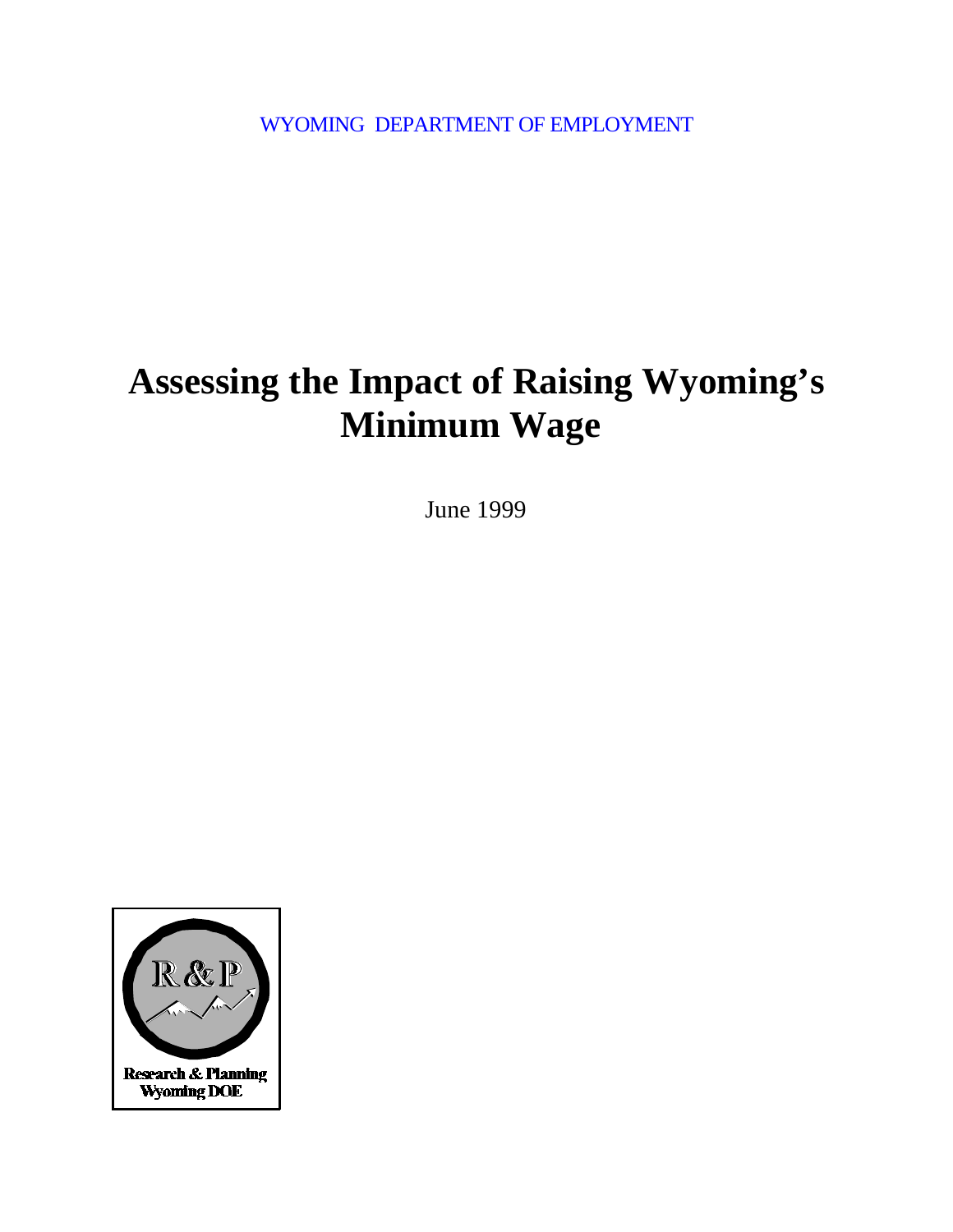# **Assessing the Impact of Raising Wyoming's Minimum Wage**

Wyoming Department of Employment Frank Galeotos, Director

Employment Resources Division Internet address - http://wyjobs.state.wy.us/

Research and Planning Section Thomas Gallagher, Manager Internet address - http://lmi.state.wy.us/

> *Prepared by:* Tony Glover David Bullard Craig Henderson

Submitted for Printing May 1999

Copyright 1999 by the Wyoming Department of Employment, Research and Planning

Department of Employment Nondiscrimination Statement

The Department of Employment does not discriminate on the basis of race, color, religion, national origin, sex, age or disability. It is our intention that all individuals seeking services from our agency be given equal opportunity and that eligibility decisions be based upon applicable statutes, rules and regulations.

> Research and Planning Box 2760 Casper, Wyoming 82604 Phone: (307)473-3807 Fax: (307)473-3834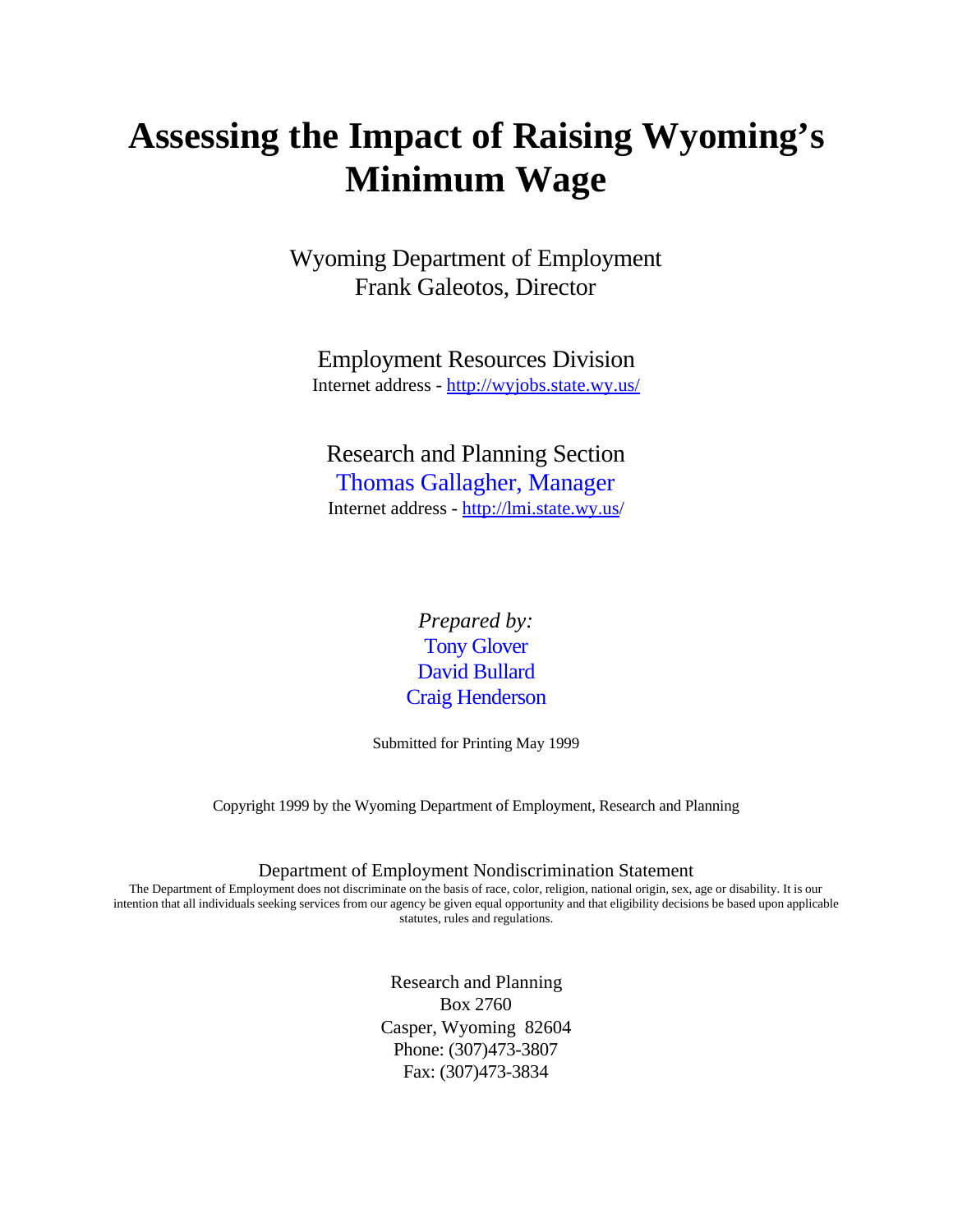# **Contents**

|                                                                                                                         | Page                     |
|-------------------------------------------------------------------------------------------------------------------------|--------------------------|
| <b>Section I: Purpose</b>                                                                                               | $\mathbf{1}$             |
| <b>Section II: Results in Brief</b>                                                                                     | $\mathbf{1}$             |
| <b>Section III: Introduction</b>                                                                                        | $\mathbf{1}$             |
| Figure 1: Federal and Wyoming Minimum Wage Changes 1972 - 1998                                                          | $\overline{2}$           |
| Section IV: How many workers would be affected by an increase in the<br><b>State minimum wage?</b>                      | $\overline{3}$           |
| Figure 2: Wyoming Employees Covered by FLSA 1996                                                                        | $\overline{3}$           |
| <b>Section V: How would an increase affect employment, hours and</b><br>wages?                                          | $5\overline{)}$          |
| <b>Section V-1: Traditional Economic Model of Labor Supply and</b><br><b>Demand</b>                                     | $5\overline{)}$          |
| Figure 3: Effect of Minimum Wage on Labor Market for Occupations<br>Paying Below the Minimum Wage                       | 5 <sup>5</sup>           |
| Figure 4: Effect of Minimum Wage on Labor Market for Occupations<br>Paying Above the Minimum Wage                       | 6                        |
| Figure 5: Wyoming Nonagricultural Employment 1987 - 1998                                                                | $\overline{\mathcal{I}}$ |
| Section V-2: Review of the Research on the Impact of Increasing the<br><b>Federal Minimum Wage</b>                      | $\overline{\mathcal{I}}$ |
| <b>Section V-3: Case Study of Impact of Federal Minimum Wage</b><br><b>Increase on Fast Food Restaurants in Wyoming</b> | 9                        |
| Table 1: Wyoming Fast Food Restaurant Chain Employees, Hours<br>and Wages 1993 - 1997                                   | 10                       |
| Figure 6: Fast Food Restaurant Employees and Average Annual<br>Wage 1993 - 1997                                         | 10                       |
| <b>Section VI: Conclusions</b>                                                                                          | 11                       |
| <b>Notes</b>                                                                                                            | 13                       |
| <b>Bibliography</b>                                                                                                     | 14                       |
| <b>Appendices</b>                                                                                                       |                          |
| Appendix A: Exemptions to the Fair Labor Standards Act (FLSA)                                                           | $A-1$                    |
| <b>Appendix B: Wyoming Minimum Wage Exemptions</b>                                                                      | $B-1$                    |
| Appendix C: Industries Likely to Have Exemptions to FLSA                                                                | $C-1$                    |
| Appendix D: Occupations with Entry Level Wages Below \$6.00/hour                                                        | $D-1$                    |
|                                                                                                                         |                          |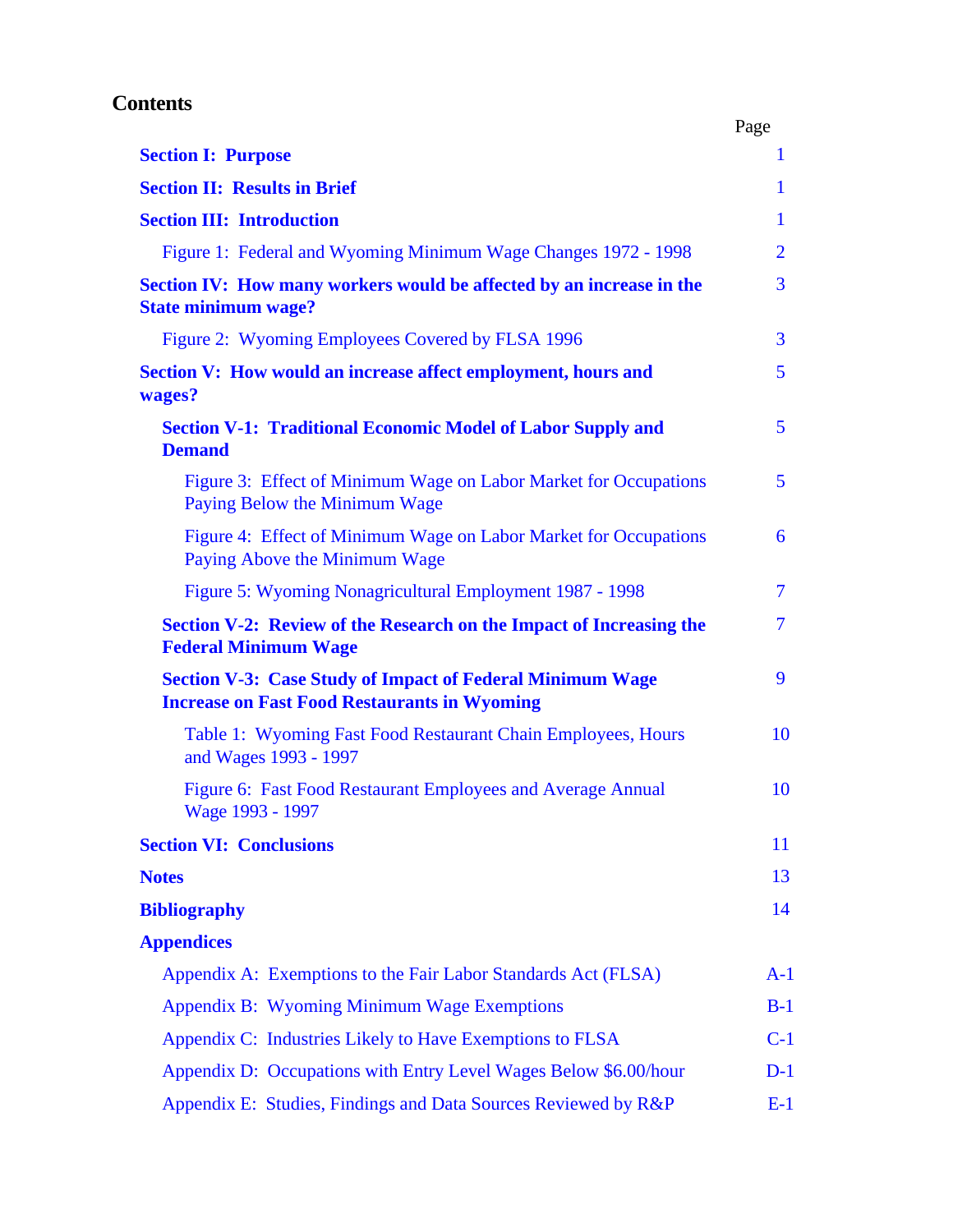# **Section I: Purpose**

Research and Planning (R&P) was asked to determine the impact of raising Wyoming's minimum wage. To assess the impact, this report first asks how many workers would be affected by an increase, then narrows its focus to ask how an increase would affect employment, hours and wages. This report investigates minimum wage increases from the viewpoint of the traditional economic model of supply and demand. Alternatively, using a subset of Wyoming Fast Food restaurants as a case study, the report explores the issue of a minimum wage increase within a broader context of current, national and international research.



# **Section II: Results in Brief**

Less than 8 percent of Wyoming's labor force would be impacted by a change in the State minimum wage. Further evidence generated by R&P suggests that less than 3.4 percent of Wyoming employees covered by Unemployment Insurance (UI) would feel the impact.

The majority of research reviewed in this report holds that raising the minimum wage decreases both employment and hours worked. Research conducted by R&P on the impact of the Federal minimum wage increase which occurred in the third quarter of 1997 (97Q3) mirrored these findings. An 8-10 percent increase in the minimum wage decreased employment by 1-3 percent. R&P offers factors other than a minimum wage increase to explain these employment decreases.

## **Section III: Introduction**

Wyoming is one of eight states that currently has a minimum wage below the Federal minimum of \$5.15 per hour. The last change to Wyoming's minimum wage occurred in 1972 bringing it to the Federal level at that time of \$1.60/hr. Since 1972, the Federal minimum wage has been increased 12 times in attempts to keep pace with inflation, while Wyoming's minimum wage has remained at \$1.60/hr. Figure 1 presents both the Federal and State minimum wages in nominal and real dollars. Real dollars were calculated using the Consumer Price Index (CPI) for base year 1972. Since 1972, the value of the Federal minimum wage in real dollars, even with 12 increases, decreased 17.5 percent. The value of Wyoming's minimum wage, which remained \$1.60/hr, decreased 74.4 percent during the same 26 year period.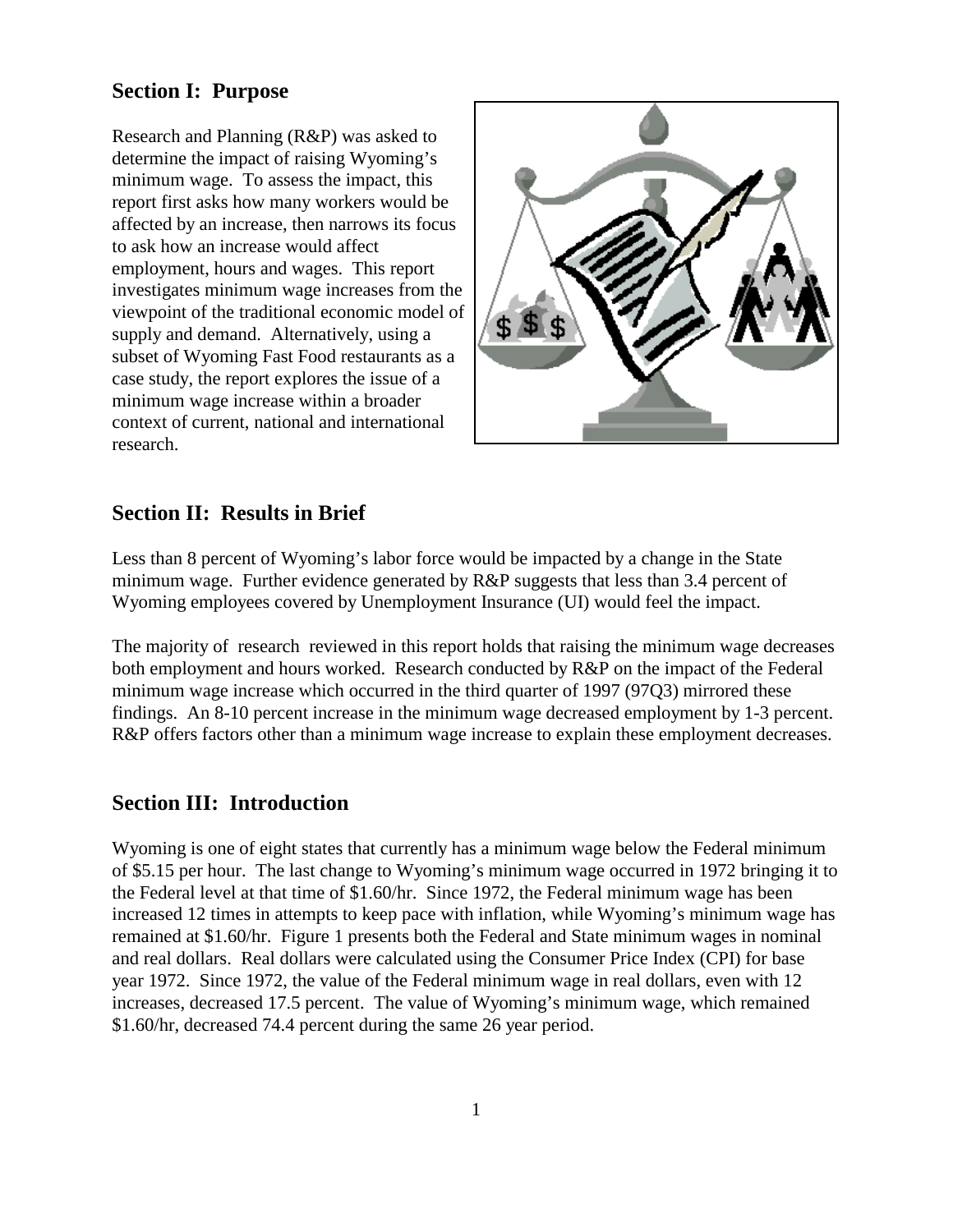

#### **Figure 1: Federal and Wyoming Minimum Wage Changes 1972 - 1998**

To identify the number of affected workers, R&P reviewed both the exemptions to the Fair Labor Standards Act (FLSA), which define the employers excluded from paying Federal minimum wage, and employment estimates generated by the U.S. Department of Labor. R&P used Wage Records and ES-202 databases to identify Wyoming workers possibly exempt from the Federal minimum wage.

To address how an increase would affect employment, hours and wages, R&P studied the traditional economic model of labor demand and supply. R&P also reviewed current research literature on minimum wage implementation. These studies provided a context within which to look at the various impacts of raising the minimum wage. As a case study, R&P researched the impact of the Federal minimum wage increase in the fourth quarter of 1997, on a sample of Fast Food chains in Wyoming.

This report concludes by identifying the applicability of these various models and methods to the question of whether or not to raise the State minimum wage. Suggestions as to the magnitude of the population affected, relevance of the literature and research presented and the size of the impact of a State minimum wage increase in light of other economic conditions are discussed.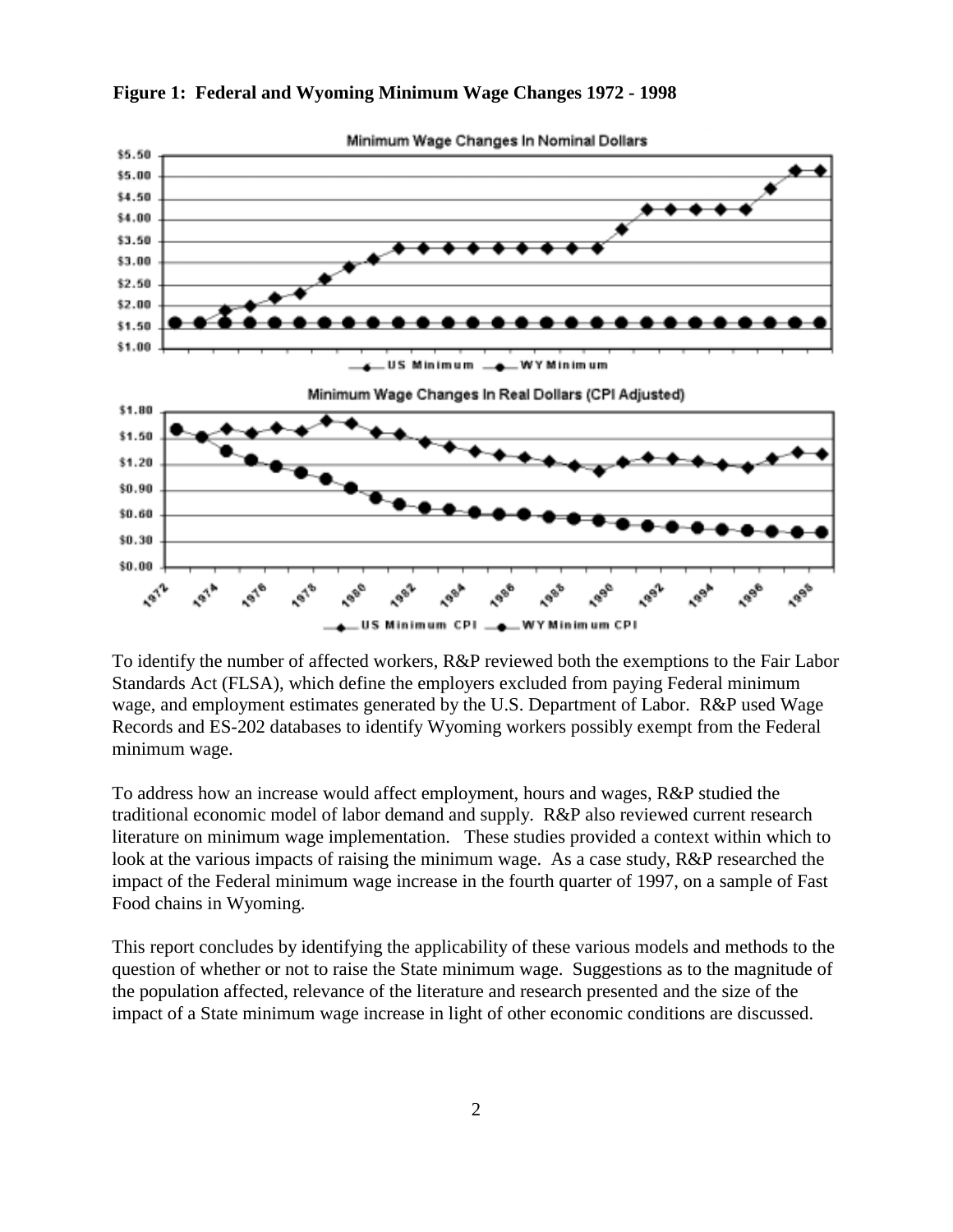# **Section IV: How many workers would be affected by an increase in the State minimum wage?**

A 1998 U.S. Department of Labor publication entitled "Minimum Wage and Overtime Hours Under the Fair Labor Standards Act" identifies by state the types of employees covered by and exempt from the Federal minimum wage. Figure 2 reveals that 66 percent of the employees in Wyoming are covered by the minimum wage laws of the FLSA. A sizeable proportion of Wyoming employees (26 percent) fall in the category "executive, administrative and professional" and are exempt from both the current State and Federal minimum wage laws. Many of the employees in these occupations were earning a salary above the current Federal minimum wage. The remaining 8 percent constitute employees not covered by the FLSA

#### **Figure 2: Wyoming Employees Covered by FLSA 1996**



(Appendix A, Sect 13). Some of these are exempt from the current State minimum wage laws (Appendix B, Article 2) as well, for example those employed in Agriculture and domestic service. The review of data provided by the U.S. Department of Labor suggests a change in the State minimum wage will affect less than 8 percent of Wyoming's workers.

R&P utilized two databases for analysis. The Wage Records database reports the quarterly earnings of all UI covered employees. The second database, ES-202, reports monthly the number of jobs and total wages paid by the employer.<sup>1</sup> The third quarter of 1997 (97Q3) was used as reference quarter, because it is the last verified quarter of Wage Records available and is the quarter with the highest employment during the year. Using these databases, R&P identified the number of employees who were paid at or near the State minimum wage of \$1.60/hr. An important limitation of these databases is they do not report an hourly wage rate (dollars/hr) or the number of hours the employee worked. In the absence of explicit hourly wage data, R&P selected the following criteria to differentiate those workers likely to be earning near the State minimum wage from those earning above the Federal minimum wage: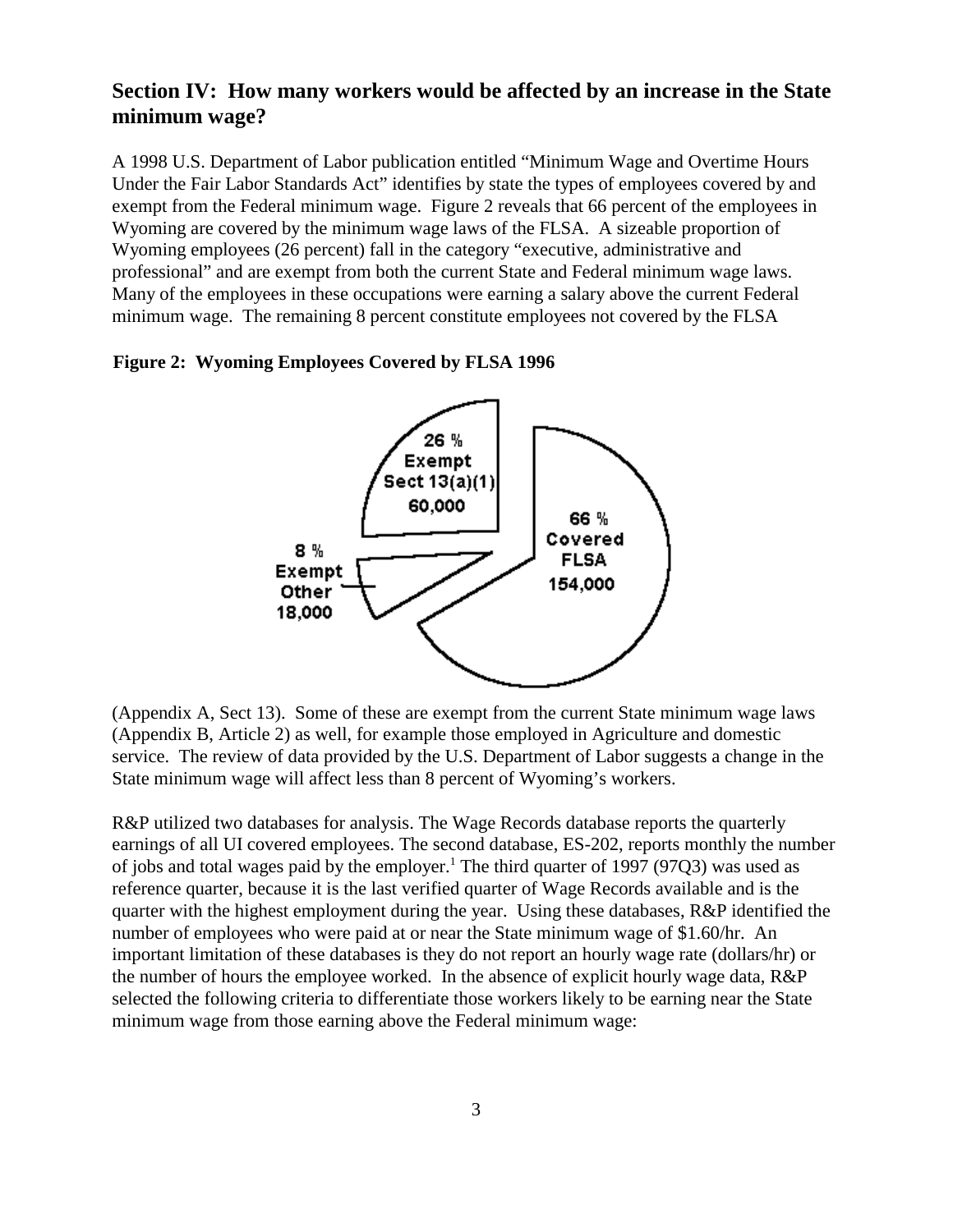1) A \$832 cap was set to select employees working full time for \$1.60/hr during the quarter (40hrs/wk, 13 weeks). Similarly, an employee working 20 hrs/week for \$3.20/hr would be included in this data set. This cap excludes from our analysis employees earning the Federal minimum wage who work more than 13.5 hours per week.

2) Only employees who worked for the same employer in the quarter preceding and following 97Q3 were included. The purpose of this criteria is twofold:

a) it excludes from the analysis short-term employees who are not impacted by a minimum wage increase; and

b) it excludes employees who worked for only a short period within a quarter and earned less than \$832, such as a automotive mechanic who worked for only one week. The Wage Records database does not provide the time frame for earnings within the quarter; therefore, only people who showed some continuity of employment were included in the analysis.

3) If the employer paid total wages greater than \$500,000 during 97Q3, the employee was removed from the analysis. R&P assumed that when wages during one quarter exceeded \$500,000, annual business would also exceed \$500,000, thereby subjecting the employer to the FLSA.

4) All Federal, State and Local Governments are subject to the FLSA; therefore, their employees were removed from the analysis.

Of the 234,634 UI covered employees who appeared in Wage Records during 97Q3, 154,995 had the same employer in the preceding and following quarter. Of these only 5,283 (3.4 percent) met the above criteria. Some overlap occurs between employees in this 3.4 percent and those earning the Federal minimum wage. Examples include:

1) Employees paid the Federal minimum of \$4.75/hr who work less than 13.5 hours during 97Q3.

2) Employees whose wages are supplemented by tips such as restaurant servers earning the Federal minimum of \$2.13/hr and working 30 or fewer hours.

3) Consultants working spot jobs for the same employer in the three consecutive quarters.

Over half of these 5,283 employees worked in industries likely to have exemptions to the Federal minimum wage: restaurants, hotels, daycares, drinking establishments and various agriculture related industries. However, these industries also employ numerous individuals working part time at the Federal minimum wage rate. Many conduct interstate commerce by using credit card machines that transmit across state lines; thus, they are subject to FLSA provisions. R&P formulated its selection criteria to allow a larger subset of low-end wage workers. The 3.4 percent estimate represents the high end of the range of employees impacted by a State minimum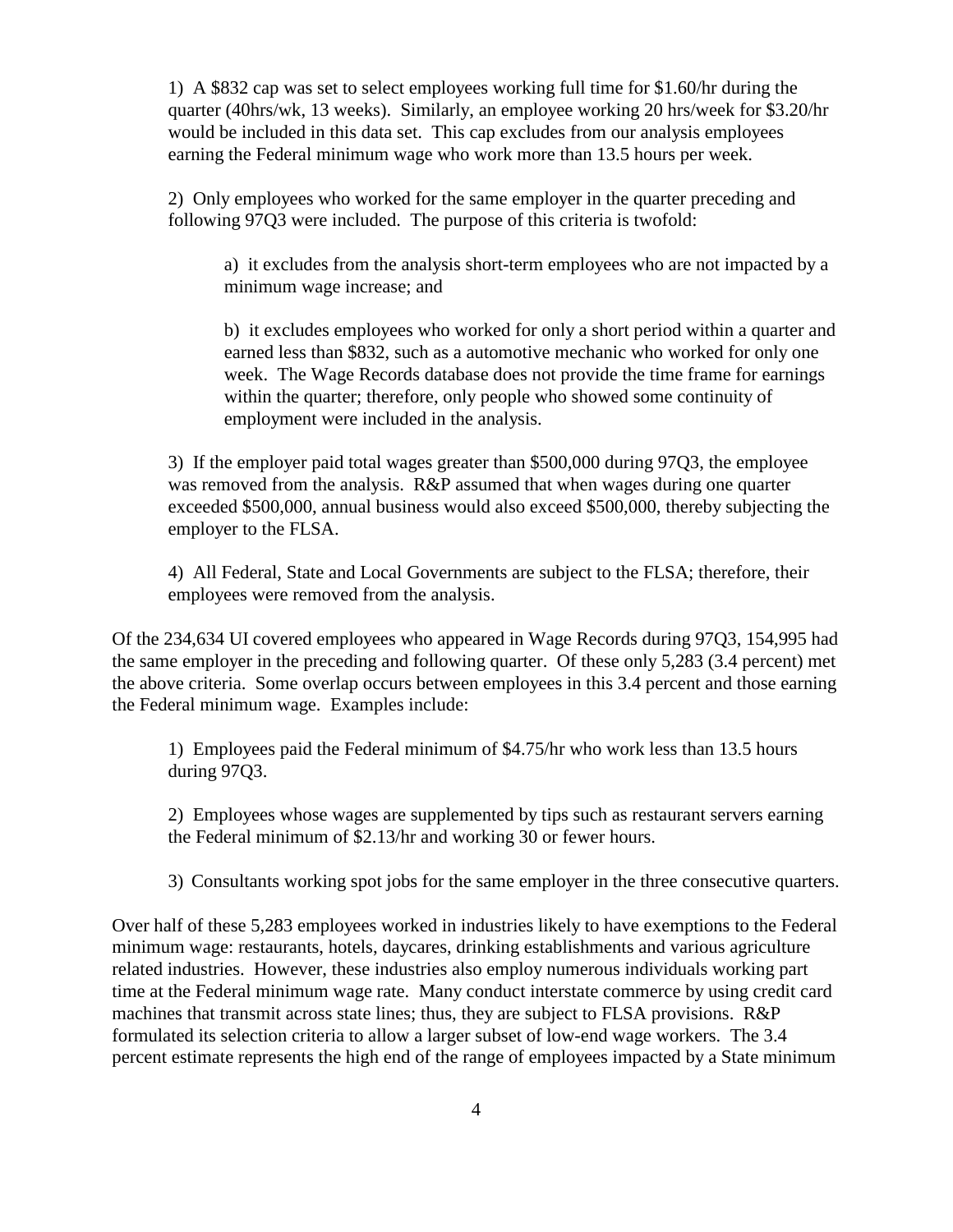wage increase. This corresponds with an interview conducted with Dave Crowlie of the Wyoming Department of Employment, Labor Standards Division in which he stated that he very rarely comes across a case affected by the State minimum wage. Most minimum wage complaints are referred to the U.S. Department of Labor, Employment Standards Administration, Wage and Hour Division, because they are covered by the FLSA.<sup>2</sup>

#### **Section V: How would an increase affect employment, hours and wages?**

#### Section V-1: Traditional Economic Model of Labor Supply and Demand

What does the traditional economic model suggest will happen when the minimum wage is increased? Figure 3 illustrates the answer. The demand for labor is downward sloping. As the price of labor (the wage rate) increases, it becomes more expensive relative to other inputs, and employers will substitute away from labor. That is, they will decrease the amount of labor they use and increase the use of other inputs, such as capital.

The supply of labor is upward sloping. As the wage rate increases, more individuals will enter

#### **Figure 3**: **Effect of Minimum Wage on Labor Market for Occupations Paying Below the Minimum Wage**



the labor force, or be willing to work more hours. According to the "labor-leisure" model of labor supply each individual has a fixed amount of time. It can be spent in two areas--work in the labor market, or leisure (non-labor market activities). As the wage rate increases, the opportunity cost of leisure increases and individuals will substitute earnings for leisure. When the labor market is in equilibrium, the quantity of labor supplied equals the quantity of labor demanded. This is the point where the supply and demand curves cross each other. In Figure 3 the quantity of labor is  $L_0$  and the wage rate is  $W_0$  (the equilibrium wage).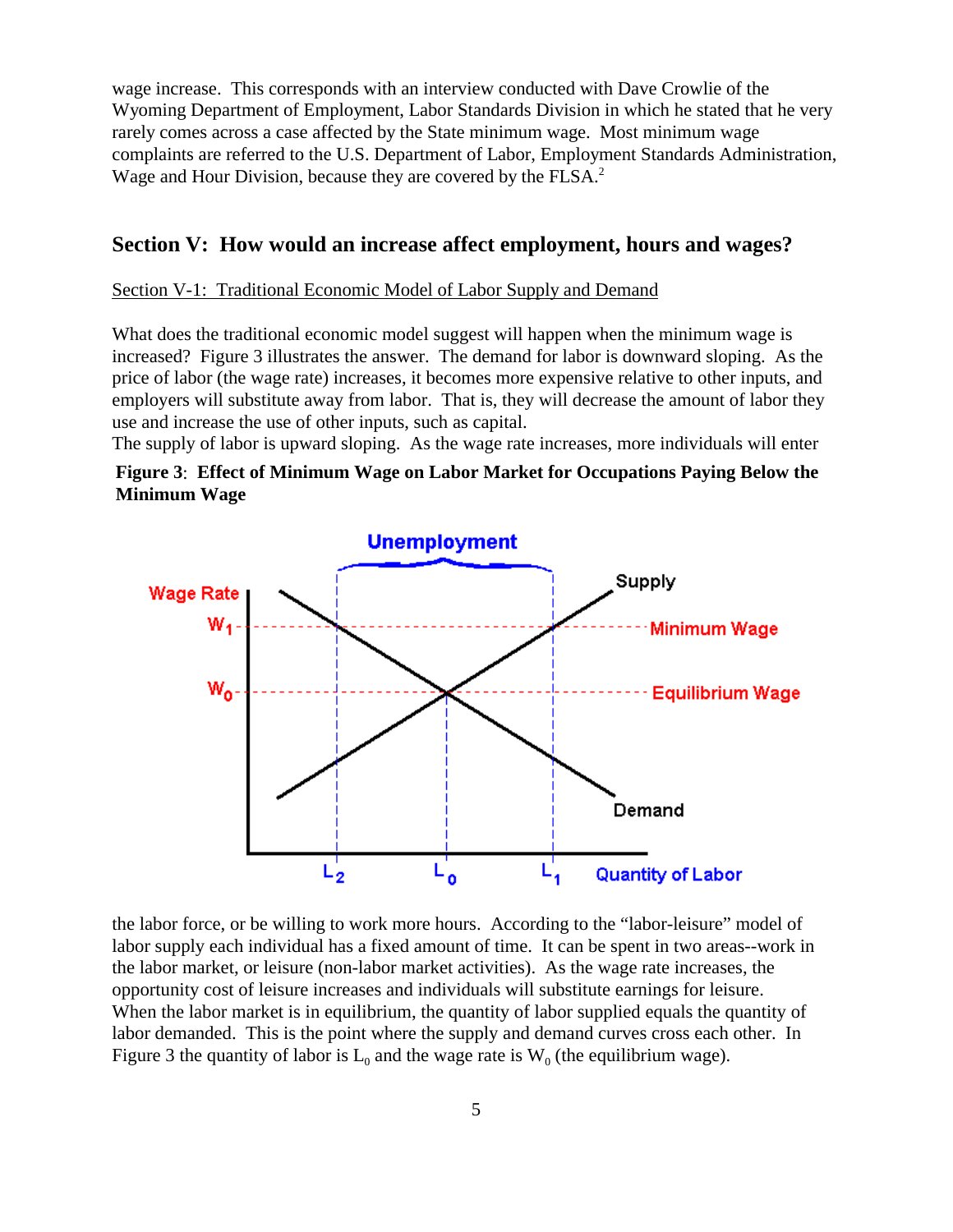If a minimum wage is set above the equilibrium wage, the quantity of labor supplied will increase to  $L_1$ , but the quantity demanded will fall to  $L_2$ . The difference between supply and demand at the minimum wage, as shown in Figure 3, is unemployment. Thus, in this model, an

increase in the minimum wage above the equilibrium wage causes a decrease in employment and an increase in unemployment. Those who are still working, however, will receive the higher wage  $(W_1)$ .

What are the assumptions behind this model? The largest assumption is that the minimum wage is increased above the equilibrium wage. The equilibrium wage is the wage set by the market. In other words, the market-clearing wage is set by the demand and supply of labor. So, for an

#### **Figure 4: Effect of Minimum Wage on Labor Market for Occupations Paying Above the Minimum Wage**



occupation which typically pays wages above the minimum, the model predicts that the minimum wage has no effect on the employment or wages in that occupation. This case is illustrated in Figure 4.

The impact of a minimum wage increase will be felt disproportionately by those occupations that pay the lowest wages. The 1997 Wyoming Wage Survey identified 73 occupations with entry level wages less than \$6.00 per hour (Appendix C). Some of these occupations might be affected by an increase in the minimum wage. It is unlikely, however, that the other 383 occupations identified by the complete Wage Survey, which make up over two-thirds of employment, would be affected.

This model assumes that the supply and demand curves are fixed. A different result would be obtained in a model where the curves are constantly shifting outward (as evidenced by the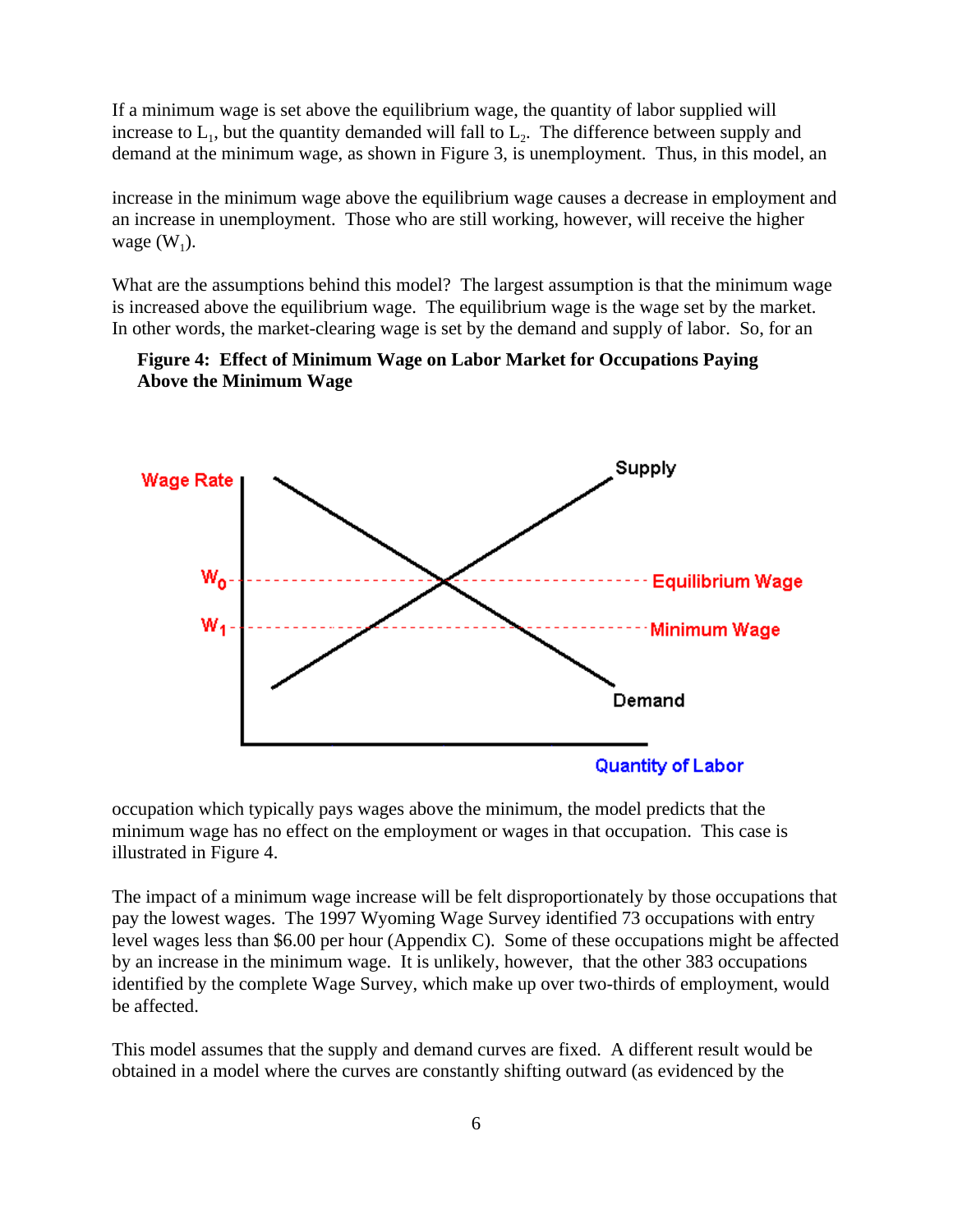

**Figure 5**: **Wyoming Nonagricultural Employment 1987 - 1998**

Bars represent an increase in federal minimum wage.

increasing employment and wages in Wyoming<sup>3</sup>). If employment is increasing, the effect of a small increase in the minimum wage is likely to temporarily slow the increase in employment, rather than to cause employment to fall. Figure 5 shows Wyoming nonagricultural employment from 1987 to 1998. The Federal minimum wage increased four times during this period and bars are placed in the graph to show the timing of the increases. This figure shows that there is no clearly identifiable decline in employment following any of the minimum wage increases.

#### Section V-2: Review of the Research on the Impact of Increasing the Federal Minimum Wage

Much has been written about the impact of increasing the Federal minimum wage. Due to the limited scope of this paper, only 12 studies are presented. Appendix E lists the research findings. A article in the Casper Star-Tribune (27 April, 1999) briefly presented a major concern of raising the Federal minimum wage when it stated "that the last minimum wage increase coincided with a decline in job growth in eating and drinking establishments."4

A literature review of research on recent minimum wage increases offers contradictory support that an increase in the minimum wage results in both a slight decrease in employment and no change in employment (see Appendix E). Most studies apply a supply-demand model to labor which predicts that increasing the minimum wage will decrease the quantity of labor demanded. Others find, by applying the same techniques, that an increase in the minimum wage has no impact on employment. One article found the increase in the minimum wage had a positive impact on employment.

To assess the quality of the research, R&P reviewed the data upon which the analysis was generated. Studies 2, 3, 4, 5, 6, 7, 9 & 11 (see Appendix E) were all based on survey data. Many used the Current Population Survey (CPS) which is generated by the combined efforts of the Bureau of Labor Statistics and the U.S. Census Bureau. The CPS provides a wealth of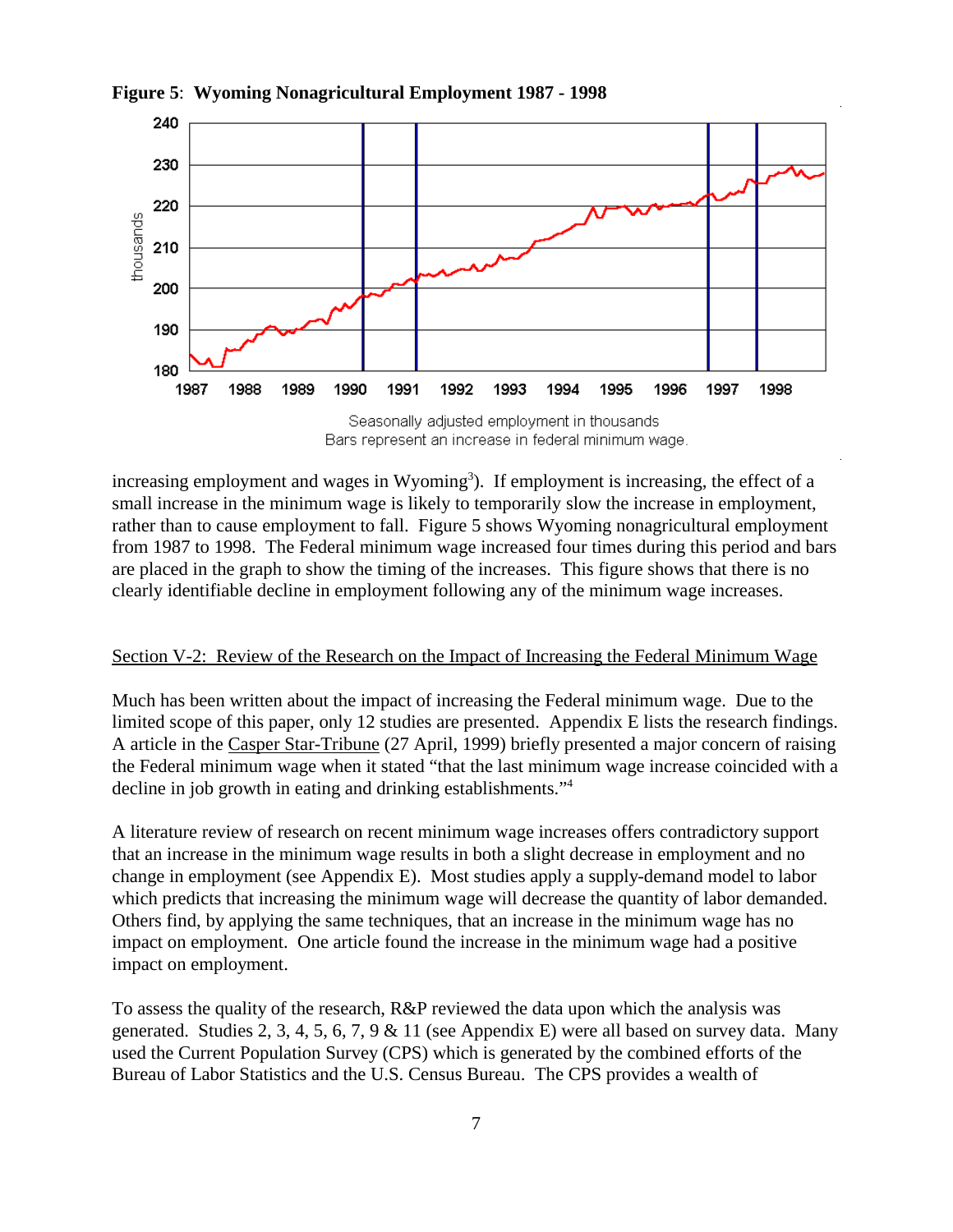information on the labor force characteristics of the United States. All surveys have limitations related to the validity and reliability of the data produced.

For example, the CPS survey is voluntary. Households refusing to participate are replaced with other households, which causes the self-selection problems encountered by many survey methodologies. With this approach, data represent only the people who wish to participate.

A second problem with surveys is that most do not have a mechanism to test the reliability of the data, such as checking the response against other administrative databases to see if the data collected are accurate. The CPS goes to great lengths to provide error estimates for each segment of the population. These error estimates are compounded when disaggregating the data to a specific group, for example teenage employees earning the Federal minimum wage. To their credit, the researchers who produced the above-mentioned studies acknowledged these limitations and other issues related to data quality.

Studies 1, 8, 10 and 12 use some form of administrative database for analysis. As with survey research, there are strengths and weaknesses to using administrative databases. Not all jobs and individuals are covered under the current UI database collection. The databases only report net wages paid and do not offer insight into hours worked or wage rate. Moreover, they do not provide data on compensation other than wages. Lastly, labor market behavior cannot be generalized to other areas outside of the geographic region of analysis, for there is no systematic linking of databases across state lines. Even with these disadvantages, database use corrects many of the shortcomings associated with survey research. It facilitates looking at a reliable universe as opposed to a statistically selected sample and helps identify accurate earnings of those covered. Database linkage minimizes incorrect reporting and non-response errors associated with survey research. A few of the studies listed in Appendix E are worth mentioning in greater detail.

Study 1: "The Highs and Lows of the Minimum Wage Effect: A Time Series Cross Section Study of the Canadian Law" Benjamin, D. & Stanger, S. (1999).

The study compared the effect of an increase in the minimum wage to the percent of youth employed across nine Canadian provinces. Minimum wage laws were controlled and implemented at the provincial level allowing researchers to conduct a quasi-experiment and compare the impact of minimum wage increases that occurred at different times in different provinces. By contrast, in the United States, Federal minimum wage laws as dictated by the FLSA occur at the same time and nationwide. This does not allow the researcher to observe what would occur with respect to employment in the absence of a minimum wage increase. For example, Canada went through recessions in 1982 and 1991 which corresponded to a drop in youth employment. Knowing the times corresponding to minimum wage increases, which were different across provinces, the researchers were able to determine the percent decrease in employment associated with the recession and the percent related to minimum wage increases. This study found that a 10 percent increase in the minimum wage resulted in a 2.5 percent decrease in employment among the youth of Canada.

Study 8: "The Effect of New Jersey's Minimum Wage Increase on Fast-Food Employment: A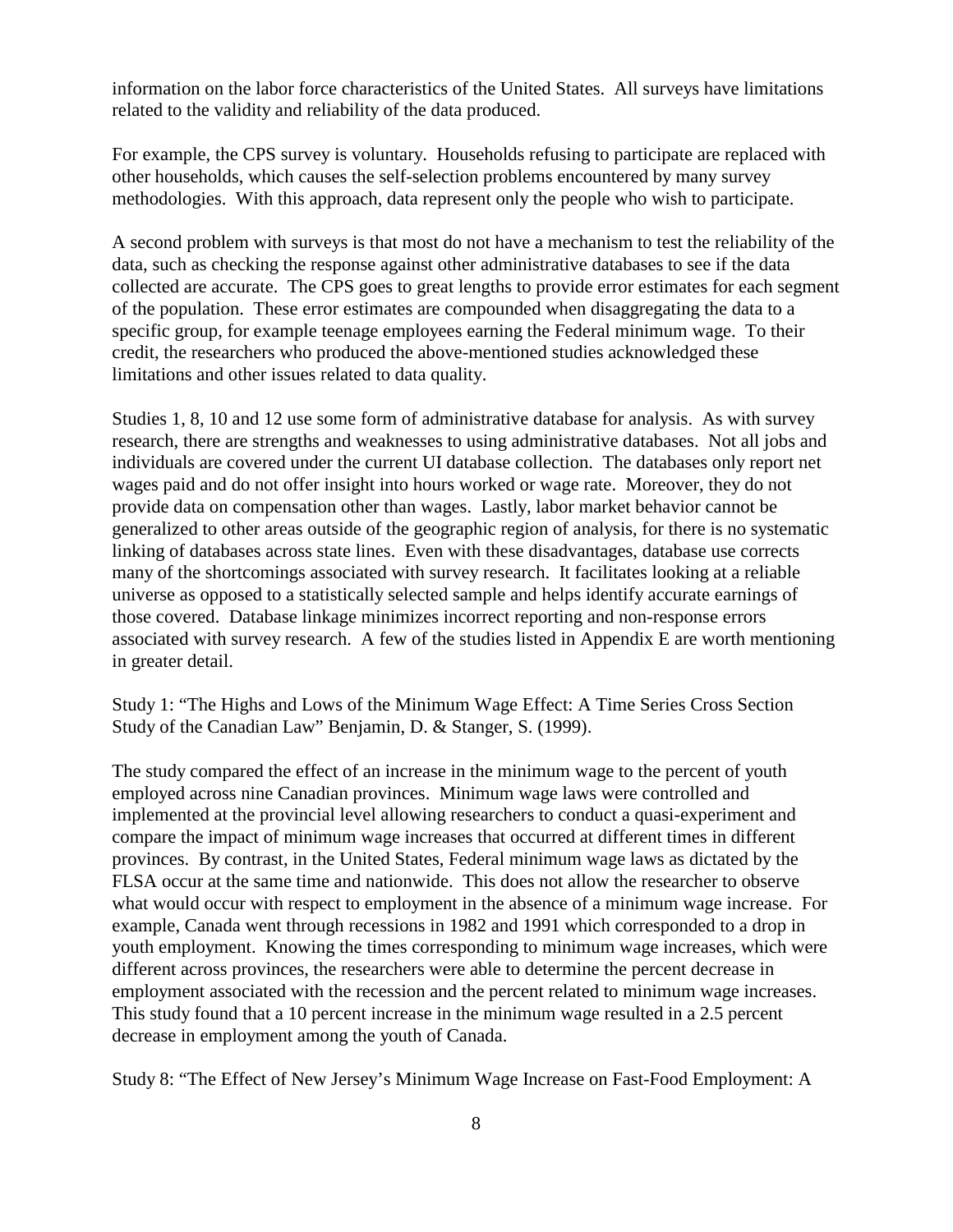Re-Evaluation Using Payroll Records" Neumark, D. & Wascher, W. (1995).

Neumark & Wascher collected payroll data from the fast food restaurants under study in New Jersey (minimum wage increase) and Pennsylvania (State minimum wage already exceeded Federal wage requirements). The data collected included the number of hours worked, wage rate and total wages paid before and after a minimum wage increase. The use of micro-level data allowed the researchers to conclude that the increase in the minimum wage corresponded to a significant decrease in employment in the fast food restaurants. The study does have limitations. Providing data was not mandatory and several of the restaurants asked to participate declined.

Study 12: "A Reanalysis of the Effect of the New Jersey Minimum Wage Increase on the Fast-Food Industry with Representative Payroll Data" Card, D. & Krueger, A. (1998).

Card and Krueger used the ES-202 data mentioned earlier in this paper to conduct a study of the impact of a minimum wage increase in New Jersey relative to Pennsylvania (already exceeded Federal minimum wage). The scope of the data available from the ES-202 is broader than that collected by Neumark and Wascher; however, the depth of the data was not as rich. In other words, Card and Krueger were able to collect data on even those restaurants refusing to participate in the Neumark and Wascher study, but they were not able to collect data on hours worked and wage rate. The use of ES-202 data leads to some interesting problems, because it only reports on the number of jobs in a given month and total wages paid quarterly. Card and Krueger found that an increase in the minimum wage corresponded to a slight, non-significant increase in employment or no change.

Of the research on the impact of a minimum wage increase, the majority supports the predictions of the supply-demand model. The predicted outcome of a minimum wage increase is a decrease in employment. Next, R&P presents evidence using the ES-202 and Wage Records databases that concurs with these findings to some degree.

#### Section V-3: Case Study of Impact of Federal Minimum Wage Increase on Fast Food Restaurants in Wyoming

Research conducted by R&P tracked employees using Wage Records for five Fast Food restaurant chains in Wyoming from 1993 to 1997. Fast Food restaurant chains were chosen as they were easily identified and predominantly pay minimum wage. Due to the extreme variations in wage levels, employees in the top 10 percent of annual wages for each year were removed. These employees accounted for nearly 45 percent of the total wages. They included managers, owners and others who were not likely to be affected by the minimum wage rate increase.

The sample was further reduced by selecting only individuals who worked in at least three consecutive quarters for the Fast Food chains under analysis. This removed individuals who worked for the restaurants less than one quarter, for example those who would have worked three weeks and quit. Further tightening the range of wage levels from the bottom allowed R&P to select the subset of Fast Food employees most likely to be impacted by Federal minimum wage changes.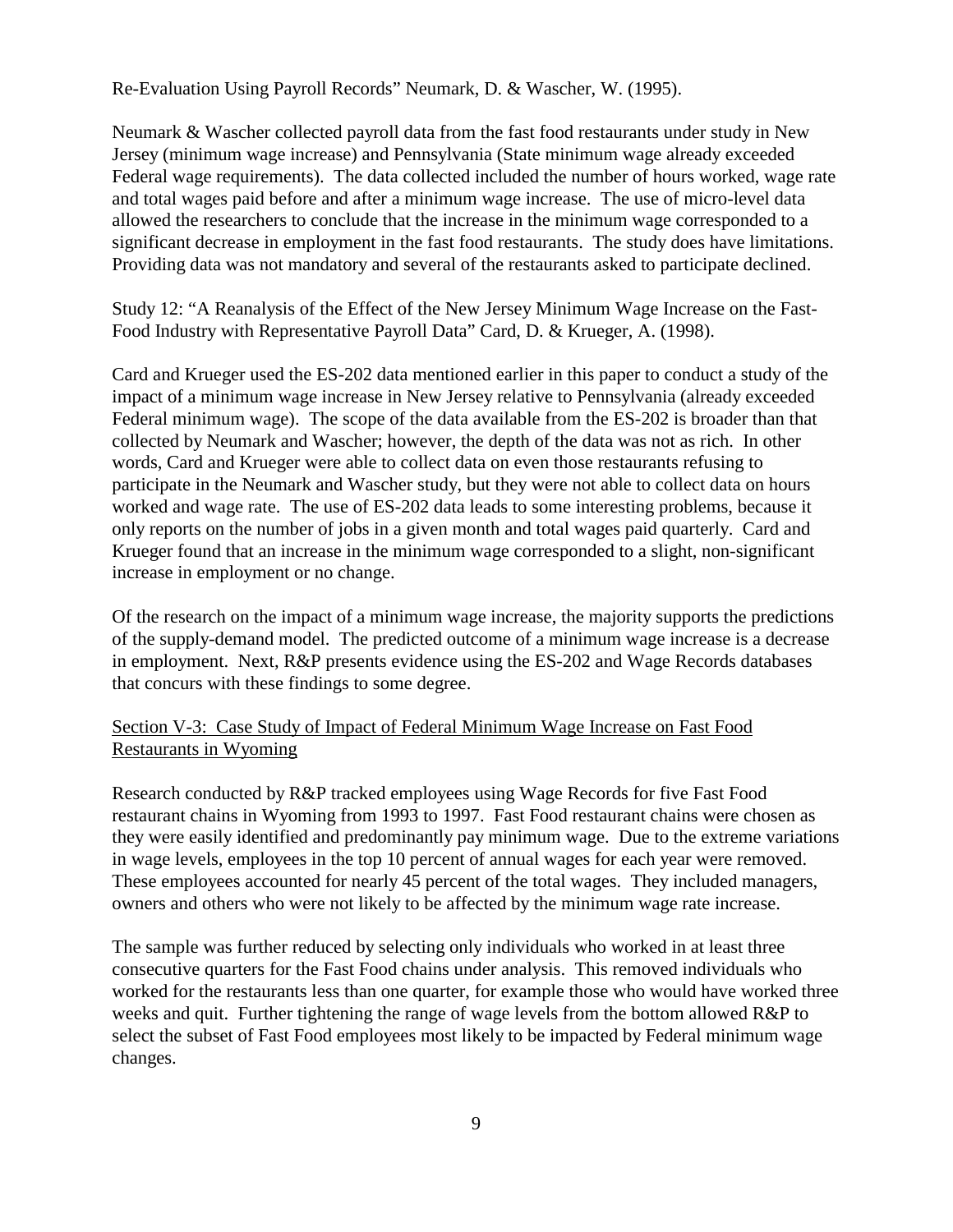The analysis is based on inflation adjusted (1992) amounts to hold the effect of inflation constant over the time period of the analysis. The Federal minimum wage rate increased from \$4.25/hr (a real wage of \$3.80) to \$4.75/hr (\$4.15 CPI adjusted) during the fourth quarter of 1996. Table 1 below, reveals that the increase in the minimum wage rate corresponded to a statistically significant 6.1 percent increase in the average annual wages from 1996 to 1997. This increase in annual wages bolstered R&P's confidence that it selected the correct subset of employees

earning the Federal minimum wage (Figure 6). Although the number of employees decreased 2.6 percent from 1996 to 1997, the decline in employment was not significant, largely due to seasonal variation in employment.

| Year | Average<br>Annual<br>Wage | <b>Wage Change</b> | from Prior Year | <b>Fast Food</b><br><b>Employees</b> | <b>Employee Change</b><br>from Prior Year |         | <b>Annual Hours</b><br>Worked |              | <b>Hours Change</b><br>from Prior Year |
|------|---------------------------|--------------------|-----------------|--------------------------------------|-------------------------------------------|---------|-------------------------------|--------------|----------------------------------------|
|      |                           | \$                 | %               |                                      | n                                         | %       |                               | hr           | %                                      |
| 1993 | \$2,664.00                | N/A                | N/A             | 2050                                 | N/A                                       | N/A     | 642                           | N/A          | N/A                                    |
| 1994 | \$2,698.00                | \$34.00            | $+1.2%$         | 2172                                 | 122                                       | $+5.9%$ | 671                           | 29           | $+4.5%$                                |
| 1995 | \$2,684.00                | $$-14.00$          | $-5%$           | 2229                                 | 57                                        | $+2.6%$ | 687                           | 16           | $+2.4%$                                |
| 1996 | \$2,618.00                | $$ -66.00$         | $-2.5%$         | 2246                                 | 17                                        | $+.7%$  | 689                           | $\mathbf{2}$ | $+.3%$                                 |
| 1997 | \$2,779.00                | \$161.00           | $+6.1%$         | 2188                                 | - 58                                      | $-2.6%$ | 670                           | $-19$        | $-2.8%$                                |

**Table 1: Wyoming Fast Food Restaurant Chain Employees, Hours and Wages 1993 - 1997**

The minimum wage rate increased 8.9 percent in real dollars from 1996 to 1997, while the average annual wage level only increased 6.1 percent, a difference of 2.8 percent. Although hours worked were not among the data available, this 2.8 percent difference can be explained. Assuming that employees were paid the Federal minimum wage rate, as discussed in the previous paragraph, hours worked per year are easily calculated by dividing the average annual wages by the CPI adjusted minimum wage rate for those years. For the period 1996 to 1997, this formula reveals a decrease of 19 hours worked by an employee. Multiplied by the adjusted minimum wage rate for 1997 of \$4.15/hr, the total equals \$78.85. The loss of \$78.85 creates a 2.8 percent decrease in the level of the average annual wage for the employees of the Fast Food restaurant chains.

When faced with a minimum wage increase, some employers may choose to offset their losses by decreasing both the number of employees and the number of hours worked by the remaining employees. This tactic corresponds to the expectations of the supply-demand model. Less productive workers are let go, and those who remain are encouraged to become more efficient and productive.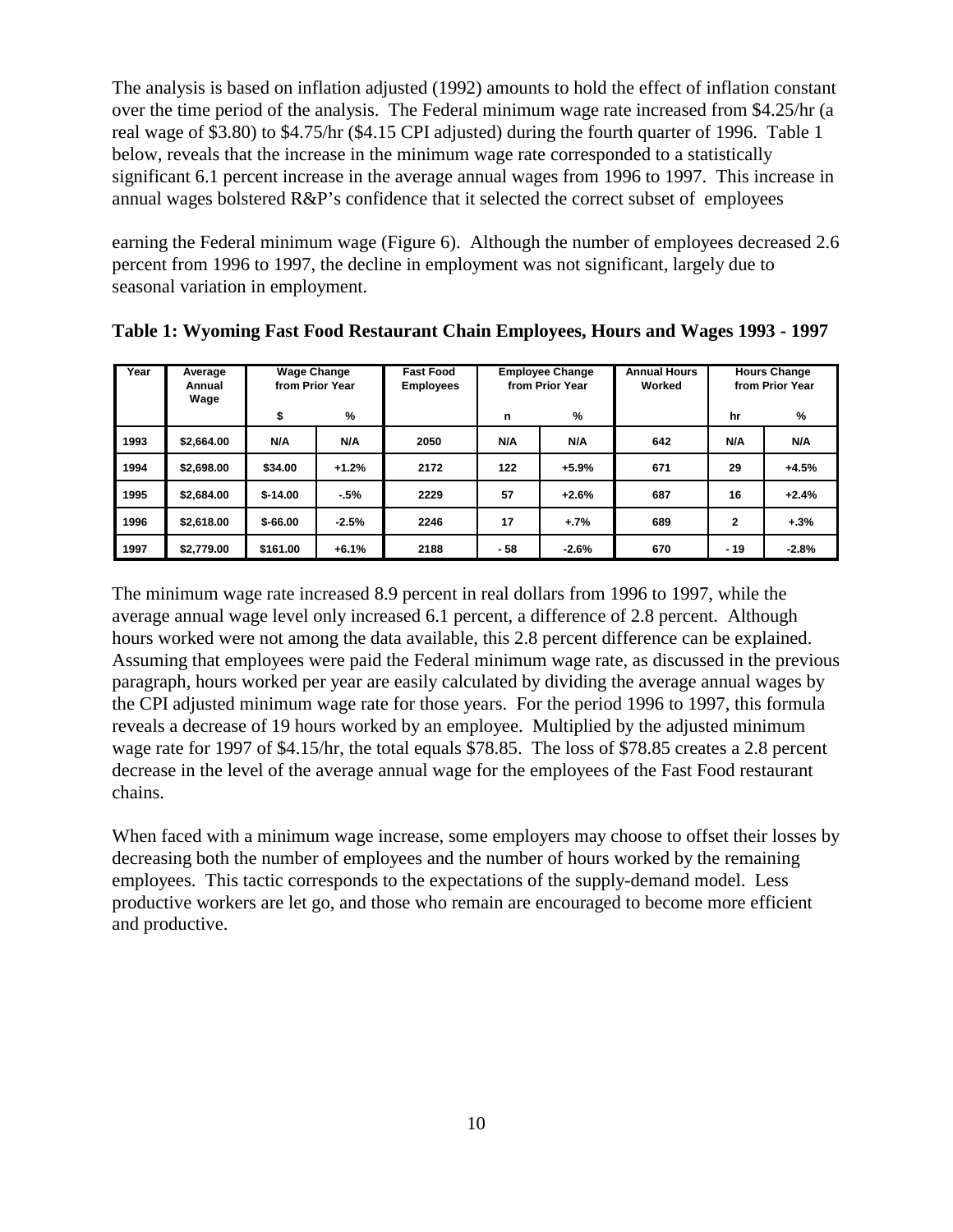The current research looks at a very specific group in Wyoming's labor market. There are many issues it does not address. For example, what other factors of Wyoming's economy could have



**Figure 6**: **Fast Food Restaurant Employees and Average Annual Wage 1993 - 1997**

precipitated a change in the number of employees and hours worked? Conditions imposed on the Fast Food restaurant chains studied, due to factors other than the minimum wage increase, possibly exerted greater influence on the hours worked and number of employees. Also the research presented lacks a control group, one not subject to the minimum wage increase during the same period. Without a control group, R&P could not determine if the effects in employment reflected the minimum wage increase or external factors affecting all industries, such as a slowdown in the economy.

### **Section VI: Conclusions**

The U.S. Department of Labor publication discussed earlier estimated that less than 8 percent of Wyoming's labor force would be impacted by a change in the State minimum wage. Further evidence generated by R&P suggests less than 3.4 percent of the UI covered employees in Wyoming could feel this impact. The percent of individuals affected depends on the scope of any legislated change. For example, if the Wyoming Legislature adopts the standard model set forth by the FLSA, then the expectation that the impact affects less than 3.4 percent holds true. If State minimum wage laws incorporated industries currently exempt from both State and Federal requirements such as Agriculture or seasonal recreation industries, the impact on the labor force would rise.

The second major section of this report addressed the impact of raising the minimum wage on employment, hours and wages. The majority of research reviewed in this report holds that raising the minimum wage decreases employment and hours worked. Research conducted by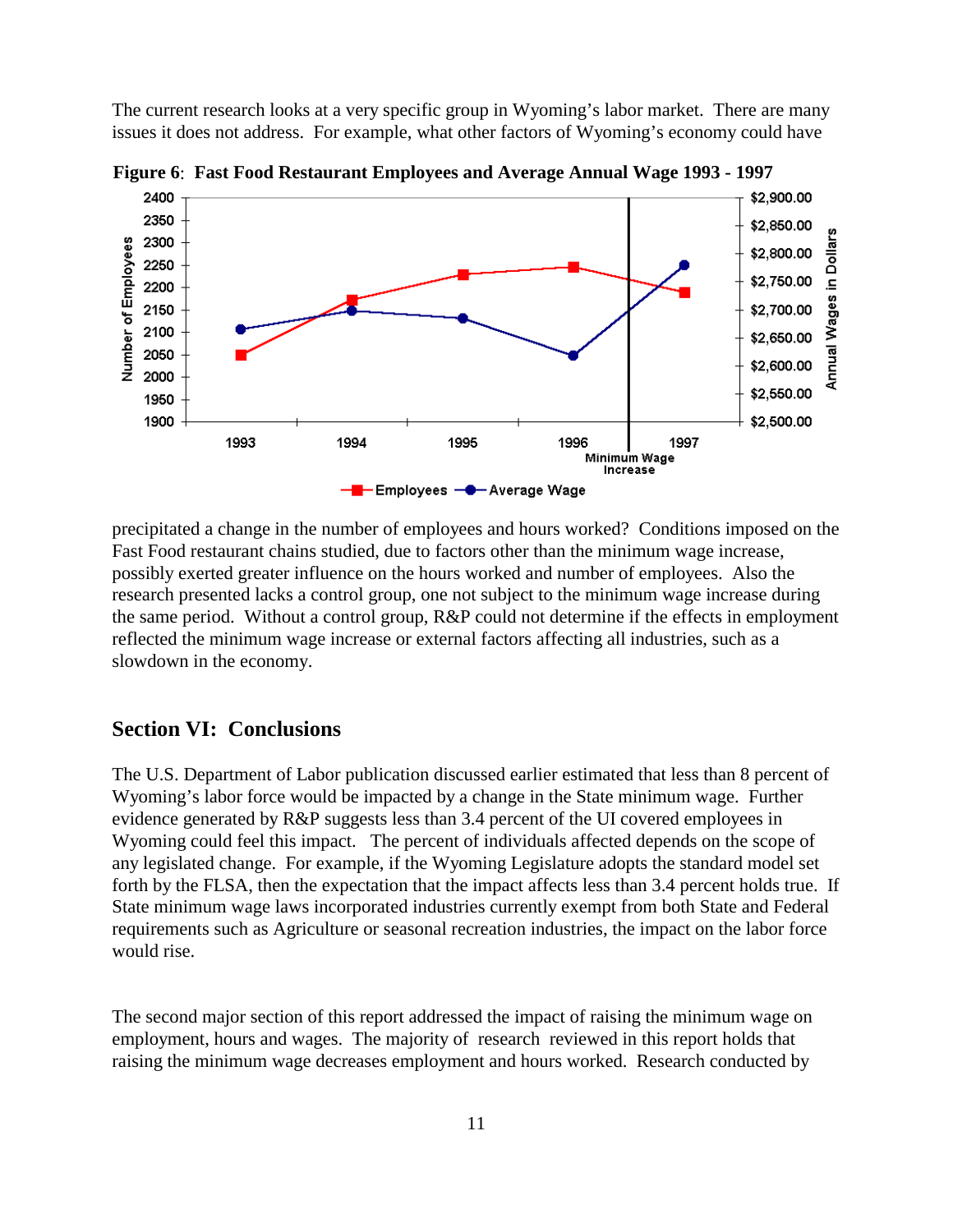R&P on the impact of the 97Q3 Federal minimum wage increase mirrored these findings. An 8-10 percent increase in the Federal minimum wage decreased employment by 1-3 percent. R&P offered factors other than a minimum wage increase to explain these employment decreases.

Therefore, increasing Wyoming's minimum wage would affect only a small portion of Wyoming's labor force in a marginal way.

However, the research presented on the impact of raising the Federal minimum wage reflects the response of larger companies that were able to diffuse the effects of the increase. For example, they reduced the number of their employees, decreased hours worked per employee, or increased product price. How Wyoming's smaller businesses will respond to increases in the minimum wage are unknown. They have fewer options and less market power. They are less able than larger companies to redirect resources or pass price increases on to the customer.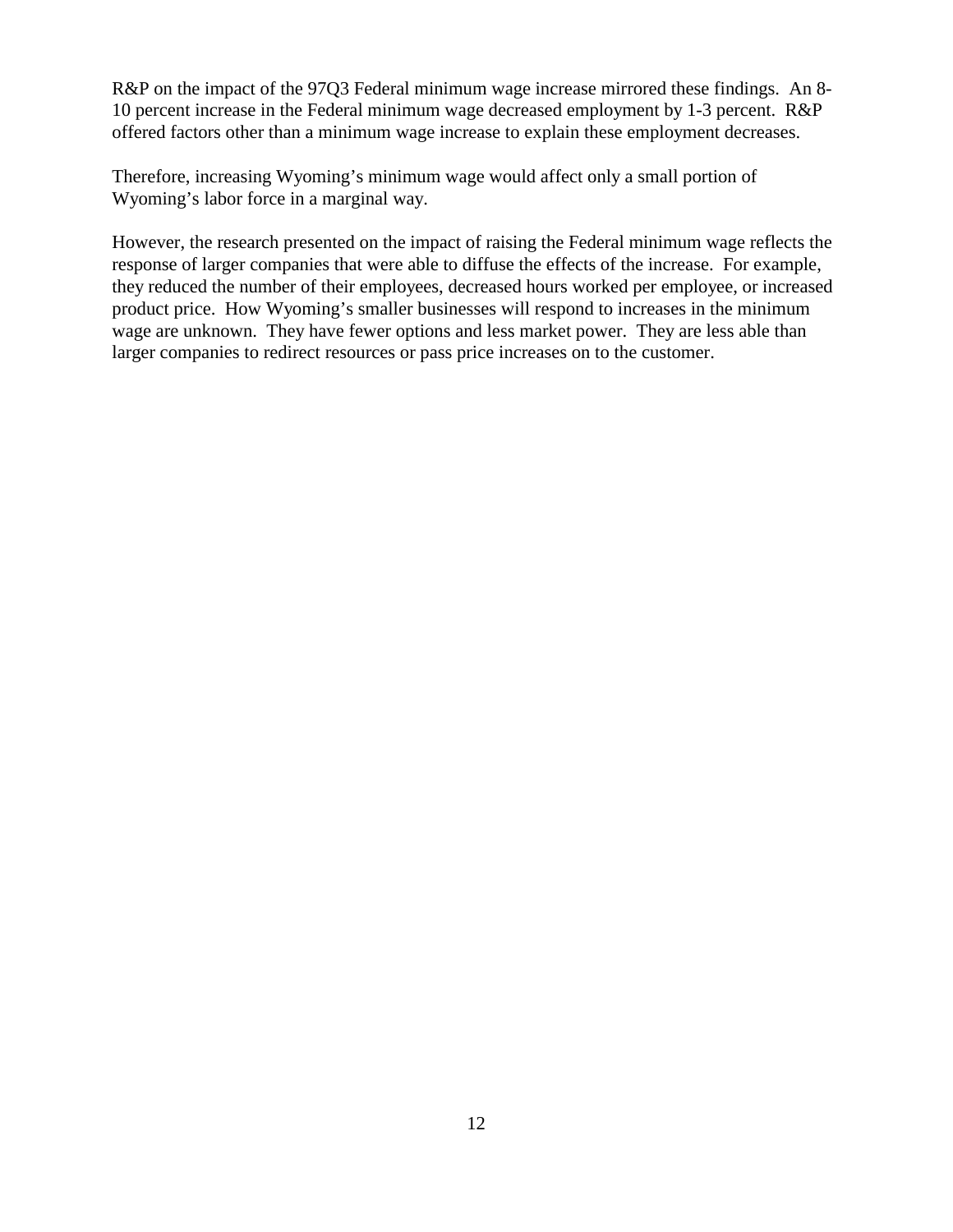# **Notes**

1. Mike Evans, "Understanding the Different Employment Measures," Wyoming Labor Force Trends 35, no. 4 (1998): 1-3.

2. Dave Crowlie, personal interview conducted in Casper, by Tony Glover and David Bullard. 22 April 1999. Dave is a manager at Wyoming Department of Employment Labor Standards Division which enforces state labor laws.

3. David Bullard, "Total Payroll as a Tool for Identifying Business Cycles in Wyoming" and "Wyoming Employment 1994-1998: A Tale of Two Series," Wyoming Labor Force Trends 36, no. 5 (1999): 6-7; 10. Nonagricultural employment in Wyoming, as measured by the CES program, has been increasing steadily since 1988. Wages, as measured by the ES-202 program, have been growing in real terms (adjusted for inflation) since third quarter 1996.

4. David Espo, "GOP Faces Minimum-wage Increase, Wants Help for Business," Casper Star-Tribune, 27 April 1999, sec. A.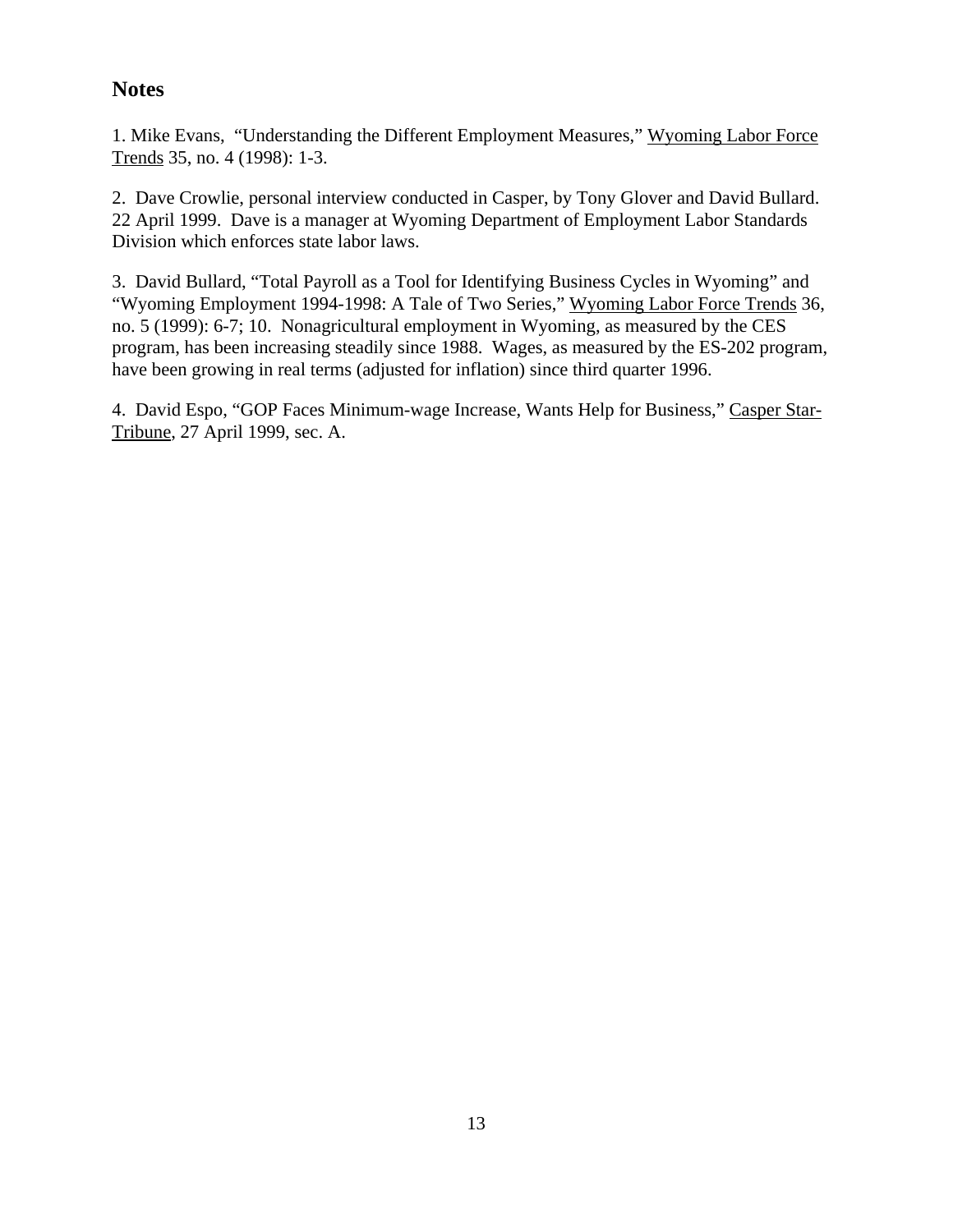#### **Bibliography**

- Baker, Michael, Dwayne Benjamin and, Shuchita Stanger. "The Highs and Lows of the Minimum Wage Effect: A Time Series Cross-Section Study of the Canadian Law." Journal Labor Economics 17, no. 2 (1999).
- Brown, Charles, Curtis Gilroy, and Andrew Kohen. "Time-Series Evidence of the Effect of the Minimum Wage On Youth Employment and Unemployment." The Journal of Human Resources XVIII, no. 1 (1983).
- Bullard, David. "Total Payroll as a Tool for Identifying Business Cycles in Wyoming." Wyoming Labor Force Trends 36, no. 5 (1999).
- Bullard, David. "Wyoming Employment 1994-1998: A Tale of Two Series." Wyoming Labor Force Trends 36, no. 5 (1999).
- Card, David. "Using Regional Variation in Wages to Measure the Effects of the Federal Minimum Wage." Industrial and Labor Relations Review 46, no. 1 (1994).
- Card, David and Alan Krueger. "Minimum Wages and Employment: A Case Study of the Fast Food Industry in New Jersey and Pennsylvania." National Bureau of Economic Research; Working Paper no. 4509 (1993).
- Card, David and Alan Krueger. "A Reanalysis of the Effect of the New Jersey Minimum Wage Increase On the Fast-Food Industry With Representative Payroll Data." National Bureau of Economic Research; Working Paper no. 6386 (1998).
- Card, David, Lawrence Katz, and Alan Krueger. "Comment On David Neumark and William Wascher, Employment Effects of Minimum and Subminimum Wages: Panel Data On State Minimum Wage Laws." Industrial and Labor Relations Review 47, no. 3 (1994).
- Crowlie, Dave. Interview by Tony Glover and David Bullard in Casper, Wyoming. 22 April 1999.
- Dickens, Richard, Stephen Machin, and Alan Manning. "The Effects of Minimum Wages On Employment: Theory and Evidence from Britain." Journal of Labor Economics 17, no. 1 (1999).
- Espo, David. "GOP Faces Minimum-wage Increase, Wants Help for Business." Casper Star-Tribune, 27 April 1999, sec. A.
- Evans, Mike. "Understanding the Different Employment Measures." Wyoming Labor Force Trends 35, no. 4 (1998).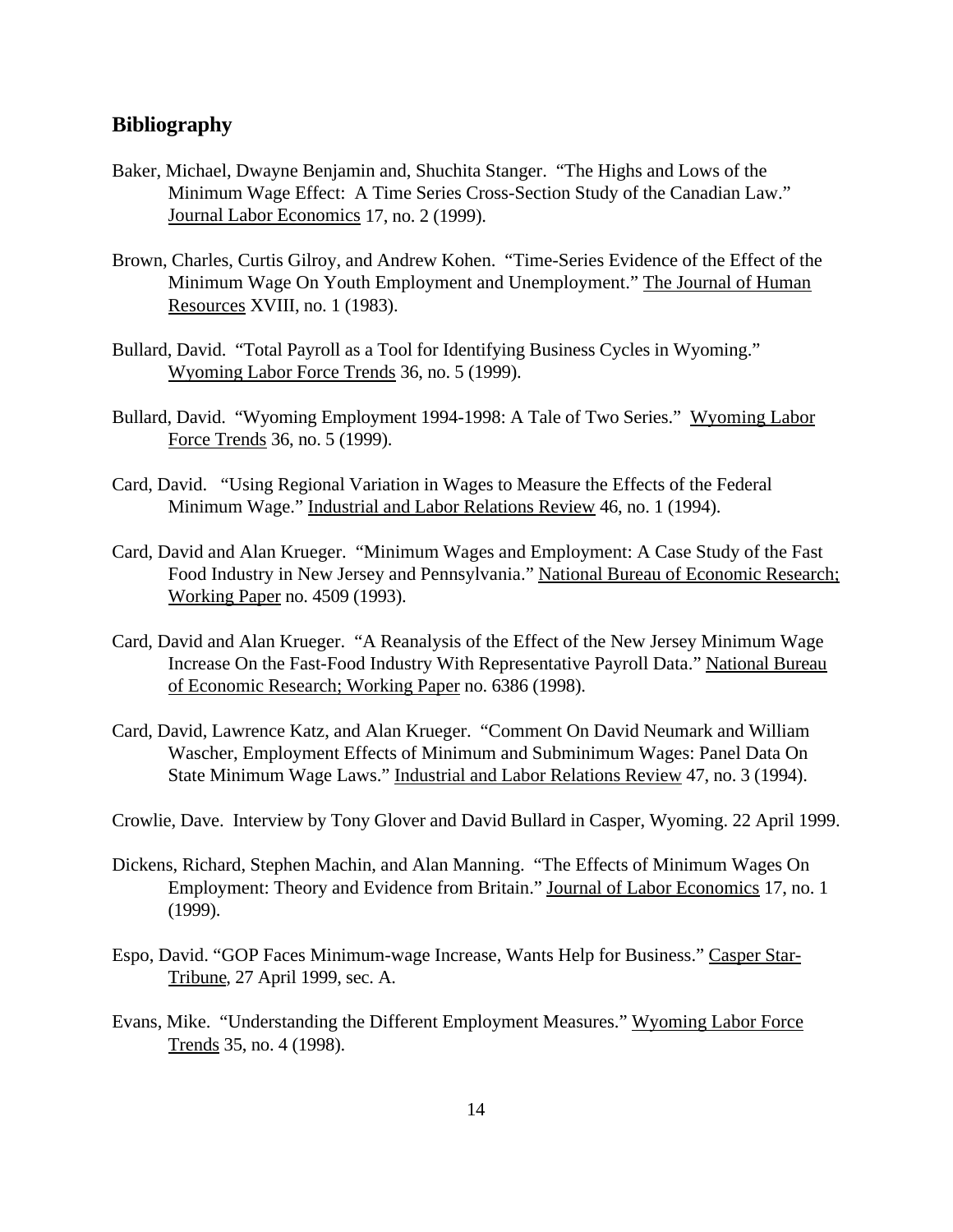- Katz, Lawrence and Alan Krueger. "The Effect of the Minimum Wage On the Fast Food Industry." National Bureau of Economic Research Working Paper no. 3997 (1992).
- Legal Information Institute. "Chapter 8 Fair Labor Standards." http://www4.law.cornell.edu/uscode/unframed/29/ch8.html (19 May, 1999).
- Meyer, Robert and David Wise. "The Effects of the Minimum Wage on The Employment and Earnings of Youth." Journal of Labor Economics 1, no. 1 (1983).
- Neumark, David and William Wascher. "The Effect of New Jersey's Minimum Wage Increase on Fast-Food Employment: A Re-Evaluation Using Payroll Records." National Bureau of Economic Research Working Paper no. 5224 (1995).
- Neumark, David and William Wascher. "Employment Effects of Minimum and Subminimum Wages: Panel Data On State Minimum Wage Laws." Industrial and Labor Relations Review 46, no. 1 (1992).
- Neumark, David and William Wascher. "Employment Effects of Minimum and Subminimum Wages: Reply to Card, Katz, and Krueger." Industrial and Labor Relations Review 46, no. 1 (1992).
- U.S. Department of Labor. Minimum Wage and Overtime Hours Under the Fair Labor Standards Act. Washington, D.C.: GPO, 1998.
- Wyoming Department of Employment. Research & Planning. Wyoming Wage Survey. Vol. II. Casper, WY, 1999.
- Wyoming State Legislature. "Title 27 Labor and Employment, Chapter 1 General Provisions, Article 2 Minimum Wages." http://legisweb.state.wy.us/titles/97titles/title27.htm (19 May, 1999).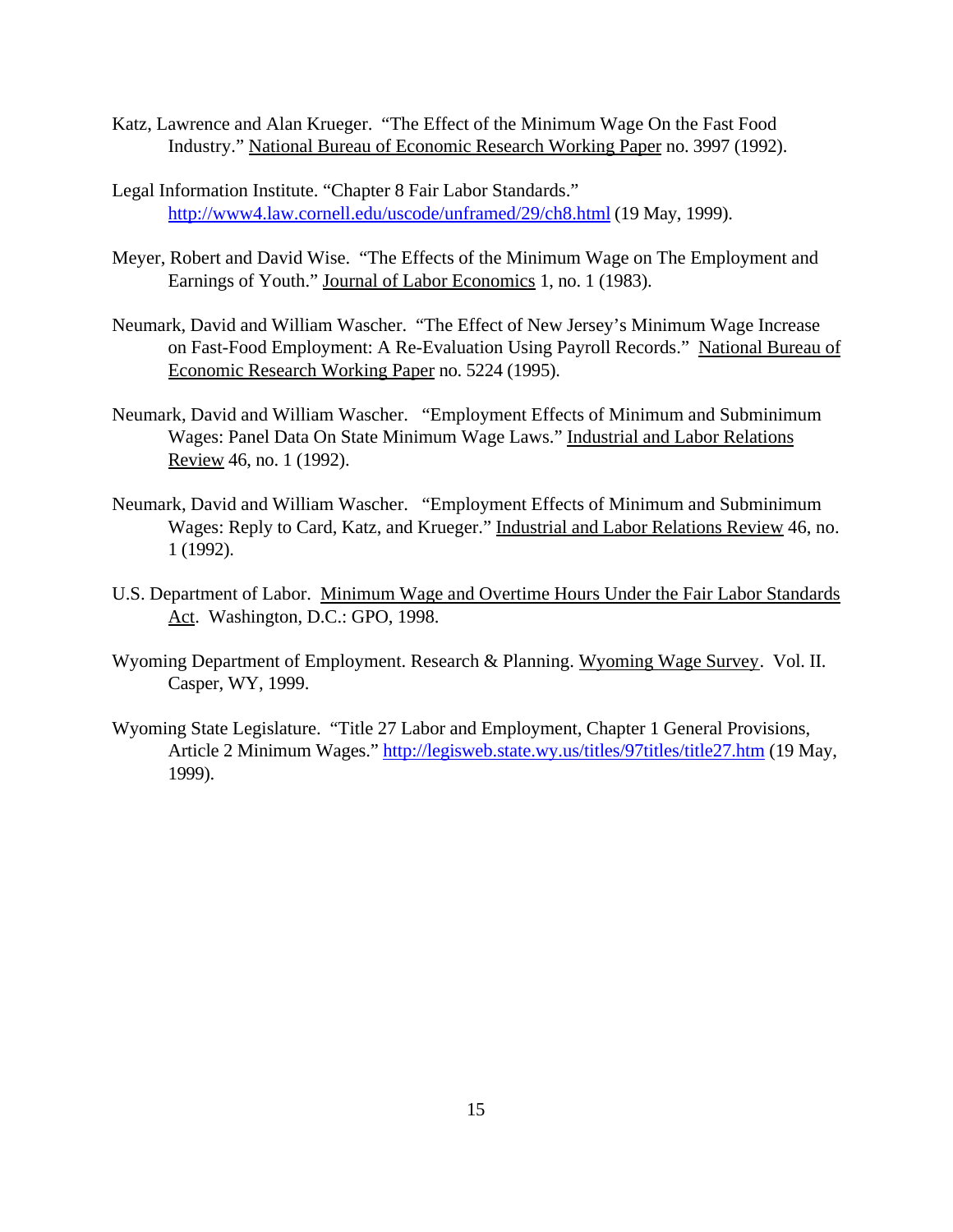#### **Appendix A: Federal Minimum Wage Exemptions**

United States Code TITLE 29 - LABOR CHAPTER 8 - FAIR LABOR STANDARDS

**Sec. 213. Exemptions**

 **(a) Minimum wage and maximum hour requirements**

 **The provisions of sections 206 (except subsection (d) in the case of paragraph (1) of this subsection) and section 207 of this title shall not apply with respect to -**

 **(1) any employee employed in a bona fide executive, administrative, or professional capacity (including any employee employed in the capacity of academic administrative personnel or teacher in elementary or secondary schools), or in the capacity of outside salesman (as such terms are defined and delimited from time to time by regulations of the Secretary, subject to the provisions of subchapter II of chapter 5 of title 5, except that an employee of a retail or service establishment shall not be excluded from the definition of employee employed in a bona fide executive or administrative capacity because of the number of hours in his workweek which he devotes to activities not directly or closely related to the performance of executive or administrative activities, if less than 40 per centum of his hours worked in the workweek are devoted to such activities); or (2) Repealed. Pub. L. 101-157, Sec. 3(c)(1), Nov. 17, 1989, 103 Stat. 939.**

 **(3) any employee employed by an establishment which is an amusement or recreational establishment organized camp, or religious or non-profit educational conference center, if (A) it does not operate for more than seven months in any calendar year, or (B) during the preceding calendar year, its average receipts for any six months of such year were not more than 33 1/3 per centum of its average receipts for the other six months of such year, except that the exemption from sections 206 and 207 of this title provided by this paragraph does not apply with respect to any employee of a private entity engaged in providing services or facilities (other than, in the case of the exemption from section 206 of this title, a private entity engaged in providing services and facilities directly related to skiing) in a national park or a national forest, or on land in the National Wildlife Refuge System, under a contract with the Secretary of the Interior or the Secretary of Agriculture; or**

 **(4) Repealed. Pub. L. 101-157, Sec. 3(c)(1), Nov. 17, 1989, 103 Stat. 939.**

 **(5) any employee employed in the catching, taking, propagating, harvesting, cultivating, or farming of any kind of fish, shellfish, crustacea, sponges, seaweeds, or other aquatic forms of animal and vegetable life, or in the first processing, canning or packing such marine products at sea as an incident to, or in conjunction with, such fishing operations, including the going to**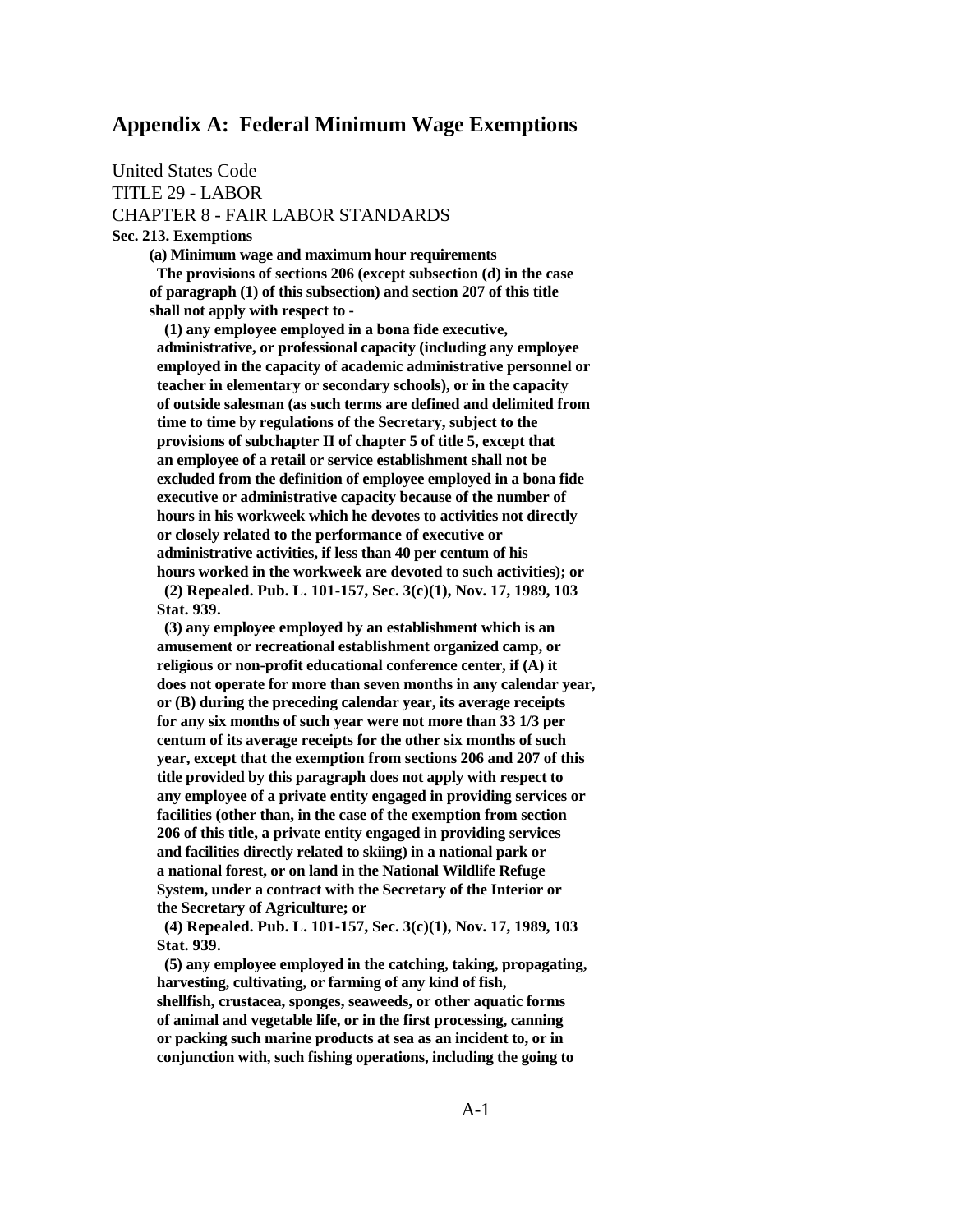**and returning from work and loading and unloading when performed by any such employee; or**

 **(6) any employee employed in agriculture (A) if such employee is employed by an employer who did not, during any calendar quarter during the preceding calendar year, use more than five hundred man-days of agricultural labor, (B) if such employee is the parent, spouse, child, or other member of his employer's immediate family, (C) if such employee (i) is employed as a hand harvest laborer and is paid on a piece rate basis in an operation which has been, and is customarily and generally recognized as having been, paid on a piece rate basis in the region of employment, (ii) commutes daily from his permanent residence to the farm on which he is so employed, and (iii) has been employed in agriculture less than thirteen weeks during the preceding calendar year, (D) if such employee (other than an employee described in clause (C) of this subsection) (i) is sixteen years of age or under and is employed as a hand harvest laborer, is paid on a piece rate basis in an operation which has been, and is customarily and generally recognized as having been, paid on a piece rate basis in the region of employment, (ii) is employed on the same farm as his parent or person standing in the place of his parent, and (iii) is paid at the same piece rate as employees over age sixteen are paid on the same farm, or (E) if such employee is principally engaged in the range production of livestock; or**

 **(7) any employee to the extent that such employee is exempted by regulations, order, or certificate of the Secretary issued under section 214 of this title; or**

 **(8) any employee employed in connection with the publication of any weekly, semiweekly, or daily newspaper with a circulation of less than four thousand the major part of which circulation is within the county where published or counties contiguous thereto; or**

 **(9) Repealed. Pub. L. 93-259, Sec. 23(a)(1), Apr. 8, 1974, 88 Stat. 69.**

 **(10) any switchboard operator employed by an independently owned public telephone company which has not more than seven hundred and fifty stations; or**

 **(11) Repealed. Pub. L. 93-259, Sec. 10(a), Apr. 8, 1974, 88 Stat. 63.**

 **(12) any employee employed as a seaman on a vessel other than an American vessel; or**

 **(13), (14) Repealed. Pub. L. 93-259, Sec. 9(b)(1), 23(b)(1), Apr. 8, 1974, 88 Stat. 63, 69.**

 **(15) any employee employed on a casual basis in domestic service employment to provide babysitting services or any employee employed in domestic service employment to provide companionship services for individuals who (because of age or infirmity) are unable to care for themselves (as such terms are defined and delimited by regulations of the Secretary); or**

 **(16) a criminal investigator who is paid availability pay under**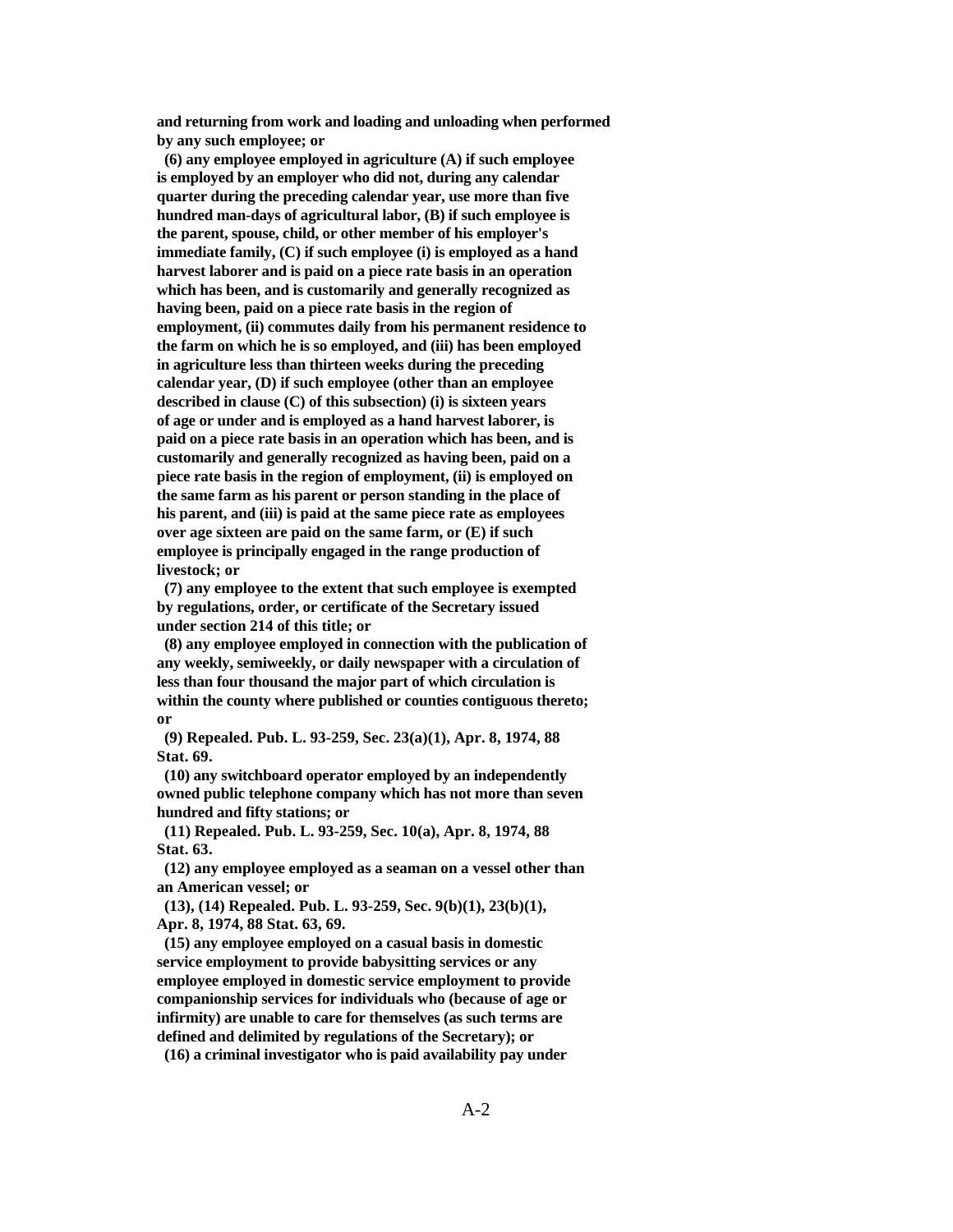**section 5545a of title 5; or**

 **(17) any employee who is a computer systems analyst, computer programmer, software engineer, or other similarly skilled worker, whose primary duty is -**

 **(A) the application of systems analysis techniques and procedures, including consulting with users, to determine hardware, software, or system functional specifications;**

 **(B) the design, development, documentation, analysis, creation, testing, or modification of computer systems or programs, including prototypes, based on and related to user or system design specifications;**

 **(C) the design, documentation, testing, creation, or modification of computer programs related to machine operating systems; or**

 **(D) a combination of duties described in subparagraphs (A), (B), and (C) the performance of which requires the same level of skills, and**

 **who, in the case of an employee who is compensated on an hourly basis, is compensated at a rate of not less than \$27.63 an hour. (b) Maximum hour requirements**

 **The provisions of section 207 of this title shall not apply with respect to -**

 **(1) any employee with respect to whom the Secretary of Transportation has power to establish qualifications and maximum hours of service pursuant to the provisions of section 31502 of title 49; or**

 **(2) any employee of an employer engaged in the operation of a rail carrier subject to part A of subtitle IV of title 49; or**

 **(3) any employee of a carrier by air subject to the provisions of title II of the Railway Labor Act (45 U.S.C. 181 et seq).; or (4) Repealed. Pub. L. 93-259, Sec. 11(c), Apr. 8, 1974, 88**

 **Stat. 64.**

 **(5) any individual employed as an outside buyer of poultry, eggs, cream, or milk, in their raw or natural state; or**

 **(6) any employee employed as a seaman; or**

 **(7) Repealed. Pub. L. 93-259, Sec. 21(b)(3), Apr. 8, 1974, 88 Stat. 68.**

 **(8) Repealed. Pub. L. 95-151, Sec. 14(b), Nov. 1, 1977, 91 Stat. 1252.**

 **(9) any employee employed as an announcer, news editor, or chief engineer by a radio or television station the major studio of which is located (A) in a city or town of one hundred thousand population or less, according to the latest available decennial census figures as compiled by the Bureau of the Census, except where such city or town is part of a standard metropolitan statistical area, as defined and designated by the Office of Management and Budget, which has a total population in excess of one hundred thousand, or (B) in a city or town of twenty-five thousand population or less, which is part of such an area but is at least 40 airline miles from the principal city in such area; or**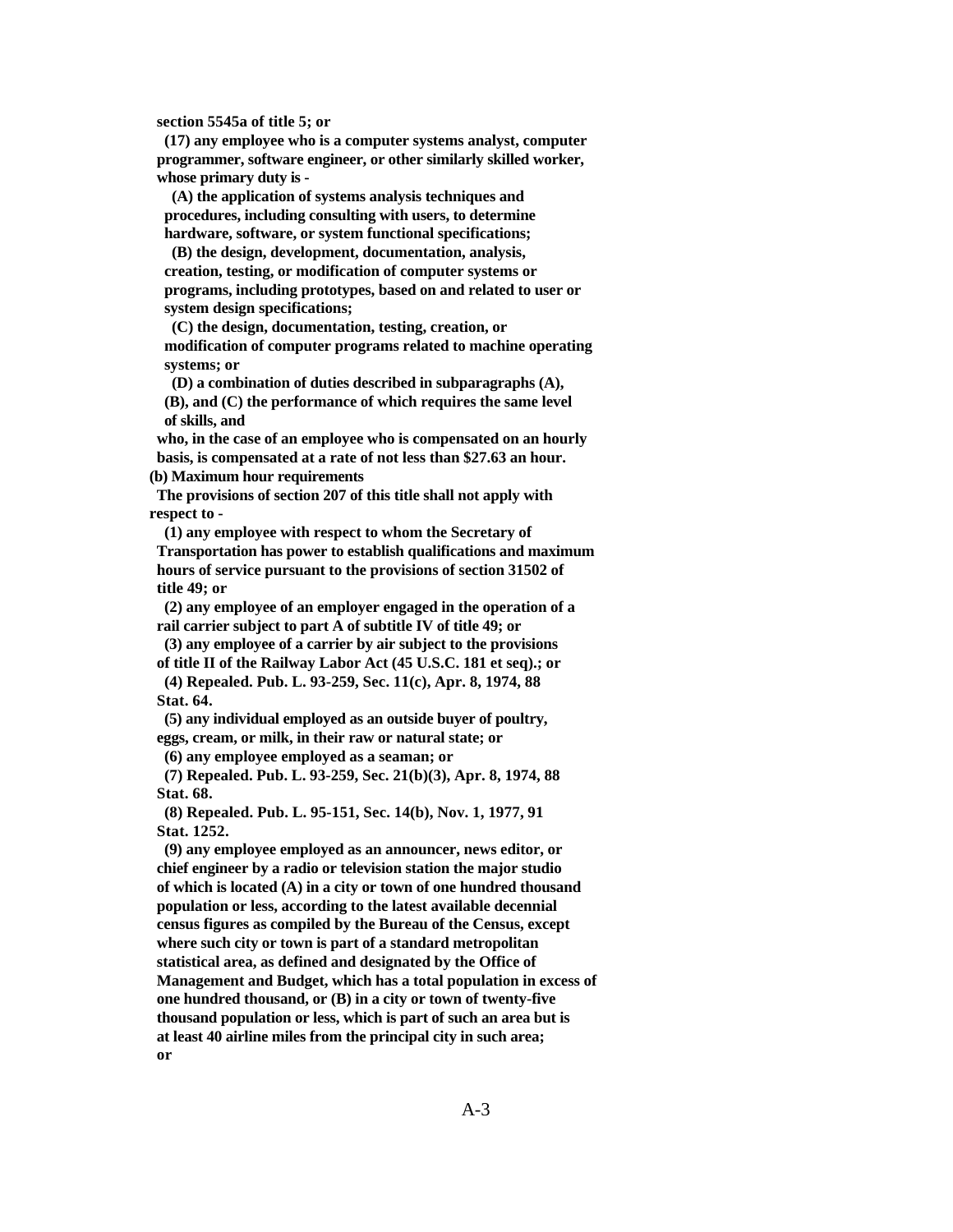**(10)(A) any salesman, partsman, or mechanic primarily engaged in selling or servicing automobiles, trucks, or farm implements, if he is employed by a nonmanufacturing establishment primarily engaged in the business of selling such vehicles or implements to ultimate purchasers; or**

 **(B) any salesman primarily engaged in selling trailers, boats, or aircraft, if he is employed by a nonmanufacturing establishment primarily engaged in the business of selling trailers, boats, or aircraft to ultimate purchasers; or**

 **(11) any employee employed as a driver or driver's helper making local deliveries, who is compensated for such employment on the basis of trip rates, or other delivery payment plan, if the Secretary shall find that such plan has the general purpose and effect of reducing hours worked by such employees to, or below, the maximum workweek applicable to them under section 207(a) of this title; or**

 **(12) any employee employed in agriculture or in connection with the operation or maintenance of ditches, canals, reservoirs, or waterways, not owned or operated for profit, or operated on a sharecrop basis, and which are used exclusively for supply and storing of water for agricultural purposes; or**

 **(13) any employee with respect to his employment in agriculture by a farmer, notwithstanding other employment of such employee in connection with livestock auction operations in which such farmer is engaged as an adjunct to the raising of livestock, either on his own account or in conjunction with other farmers, if such employee (A) is primarily employed during his workweek in agriculture by such farmer, and (B) is paid for his employment in connection with such livestock auction operations at a wage rate not less than that prescribed by section 206(a)(1) of this title; or**

 **(14) any employee employed within the area of production (as defined by the Secretary) by an establishment commonly recognized as a country elevator, including such an establishment which sells products and services used in the operation of a farm, if no more than five employees are employed in the establishment in such operations; or**

 **(15) any employee engaged in the processing of maple sap into sugar (other than refined sugar) or syrup; or**

 **(16) any employee engaged (A) in the transportation and preparation for transportation of fruits or vegetables, whether or not performed by the farmer, from the farm to a place of first processing or first marketing within the same State, or (B) in transportation, whether or not performed by the farmer, between the farm and any point within the same State of persons employed or to be employed in the harvesting of fruits or vegetables; or**

 **(17) any driver employed by an employer engaged in the business of operating taxicabs; or**

 **(18), (19) Repealed. Pub. L. 93-259, Sec. 15(c), 16(b), Apr. 8, 1974, 88 Stat. 65.**

 **(20) any employee of a public agency who in any workweek is**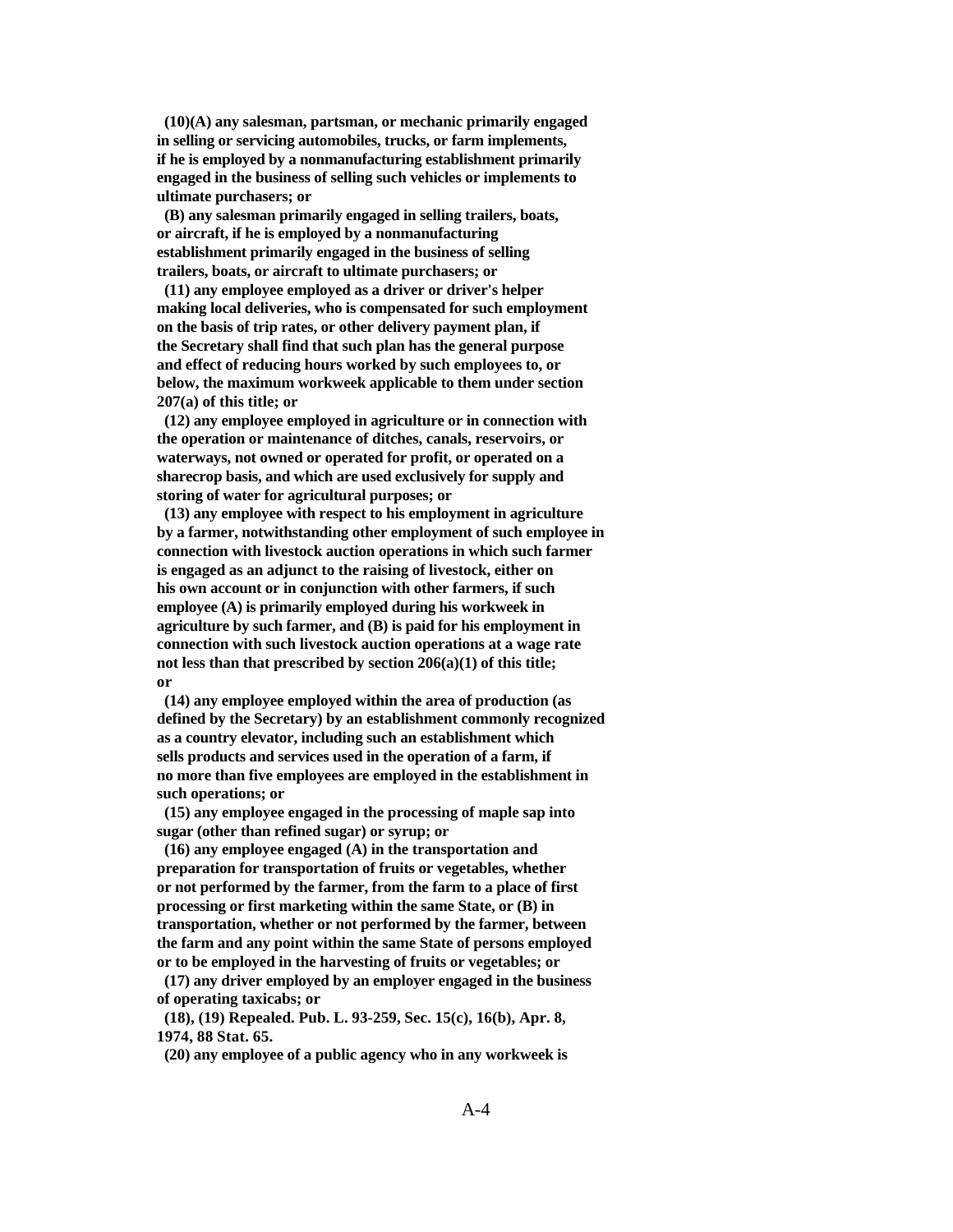**employed in fire protection activities or any employee of a public agency who in any workweek is employed in law enforcement activities (including security personnel in correctional institutions), if the public agency employs during the workweek less than 5 employees in fire protection or law enforcement activities, as the case may be; or**

 **(21) any employee who is employed in domestic service in a household and who resides in such household; or**

 **(22) Repealed. Pub. L. 95-151, Sec. 5, Nov. 1, 1977, 91 Stat. 1249.**

 **(23) Repealed. Pub. L. 93-259, Sec. 10(b)(3), Apr. 8, 1974, 88 Stat. 64.**

 **(24) any employee who is employed with his spouse by a nonprofit educational institution to serve as the parents of children -**

 **(A) who are orphans or one of whose natural parents is deceased, or**

 **(B) who are enrolled in such institution and reside in residential facilities of the institution,**

 **while such children are in residence at such institution, if such employee and his spouse reside in such facilities, receive, without cost, board and lodging from such institution, and are together compensated, on a cash basis, at an annual rate of not less than \$10,000; or**

 **(25), (26) Repealed. Pub. L. 95-151, Sec. 6(a), 7(a), Nov. 1, 1977, 91 Stat. 1249, 1250.**

 **(27) any employee employed by an establishment which is a motion picture theater; or**

 **(28) any employee employed in planting or tending trees, cruising, surveying, or felling timber, or in preparing or transporting logs or other forestry products to the mill, processing plant, railroad, or other transportation terminal, if the number of employees employed by his employer in such forestry or lumbering operations does not exceed eight;**

 **(29) any employee of an amusement or recreational establishment located in a national park or national forest or on land in the National Wildlife Refuge System if such employee (A) is an employee of a private entity engaged in providing services or facilities in a national park or national forest, or on land in the National Wildlife Refuge System, under a contract with the Secretary of the Interior or the Secretary of Agriculture, and (B) receives compensation for employment in excess of fifty-six hours in any workweek at a rate not less than one and one-half times the regular rate at which he is employed; or**

 **(30) a criminal investigator who is paid availability pay under section 5545a of title 5.**

Source: This is an excerpt for the complete Fair Labor Standards Act. Refer to: Legal Information Institute. "Chapter 8 Fair Labor Standards." http://www4.law.cornell.edu/uscode/unframed/29/ch8.html (19 May 1999).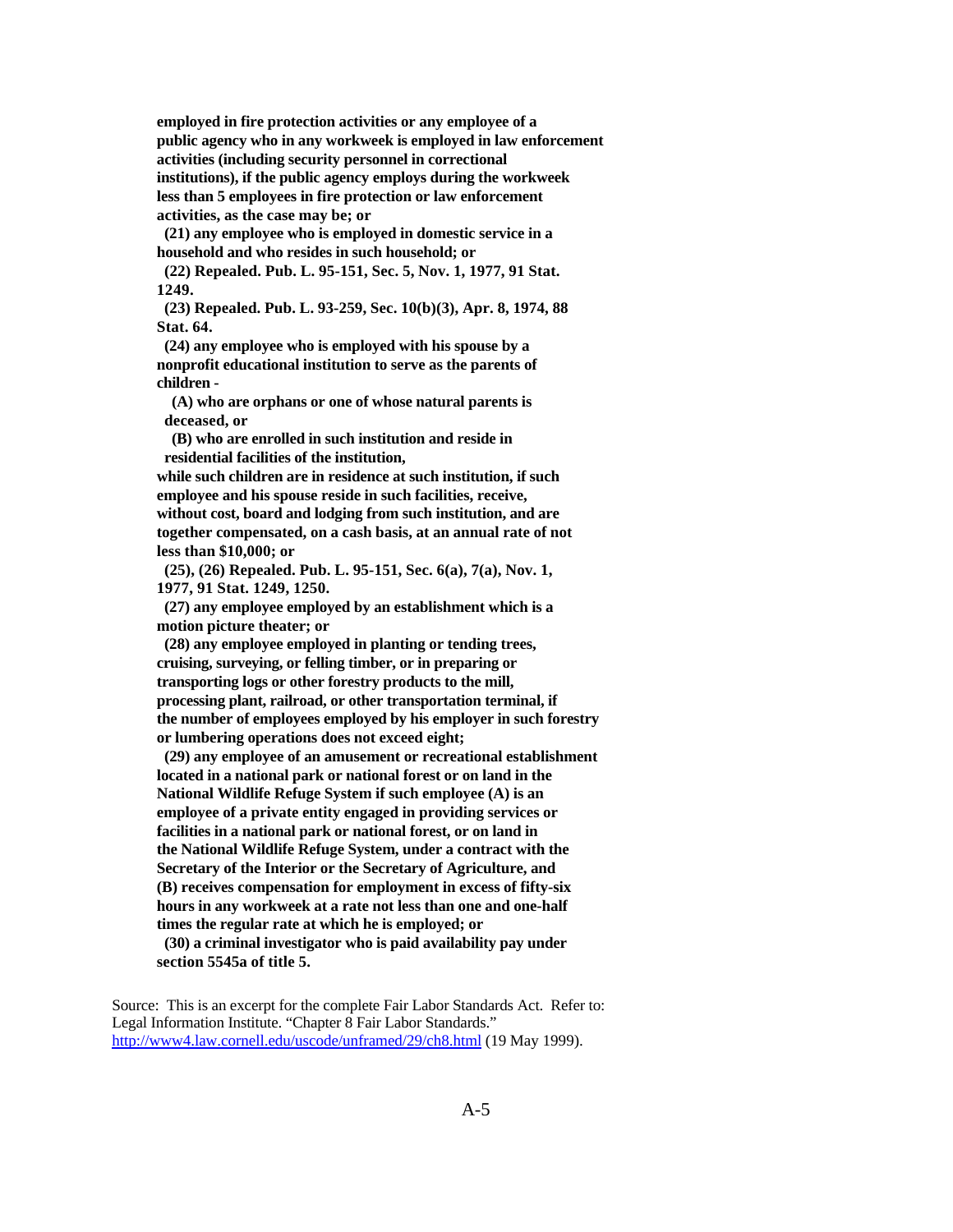### **Appendix B: Wyoming Minimum Wage Exemptions**

TITLE 27 - LABOR AND EMPLOYMENT CHAPTER 1 - GENERAL PROVISIONS

ARTICLE 2 - MINIMUM WAGES

#### **27-4-201. Definitions.**

**(a) As used in this act [§§ 27-4-201 through 27-4-204]:** 

**(i) "Wage" means compensation due to an employee by reason of his employment;** 

**(ii) "Employ" includes to suffer or to permit to work;** 

**(iii) "Employer" includes any individual, partnership, association, corporation, business trust, or any person or group of persons acting directly or indirectly in the interest of an employer in relation to an employee;** 

**(iv) "Employee" includes any individual employed by an employer but shall not include:** 

**(A) Any individual employed in agriculture;** 

**(B) Any individual employed in domestic service in or about a private home;** 

**(C) Any individual employed in a bona fide executive, administrative, or professional capacity;** 

**(D) Any individual employed by the United States, or by the state or any political subdivision thereof;** 

**(E) Any individual engaged in the activities of an educational, charitable, religious, or nonprofit organization where the employer-employee relationship does not, in fact, exist or where the services rendered to such organization are on a voluntary basis;** 

**(F) All minors under eighteen (18) years of age and all part-time workers, who are employed; part-time workers being defined as persons working twenty (20) hours or less a week;** 

**(G) Any individual employed as an outside salesman whose compensation is solely commission on sales;** 

**(H) Any individual whose employment is driving an ambulance or other vehicle from time to time as necessity requires but who is on call at any time;** 

**(J) Any individual who is enrolled and participating in any educational training or apprenticeship program approved by the commissioner of labor and statistics.** 

**(v) In this act, "shall" is used in an imperative sense and "may" is used in a permissive sense.** 

**(vi) "Occupation" means any occupation, service, trade, business, industry, or branch or group of industries or employment or class of employment in which individuals are gainfully employed.**

Source: This is an excerpt. For the complete copy refer to:

Wyoming State Legislature. "Title 27 Labor and Employment, Chapter 1 General Provisions, Article 2 Minimum Wages." http://legisweb.state.wy.us/titles/97titles/title27.htm (19 May 1999).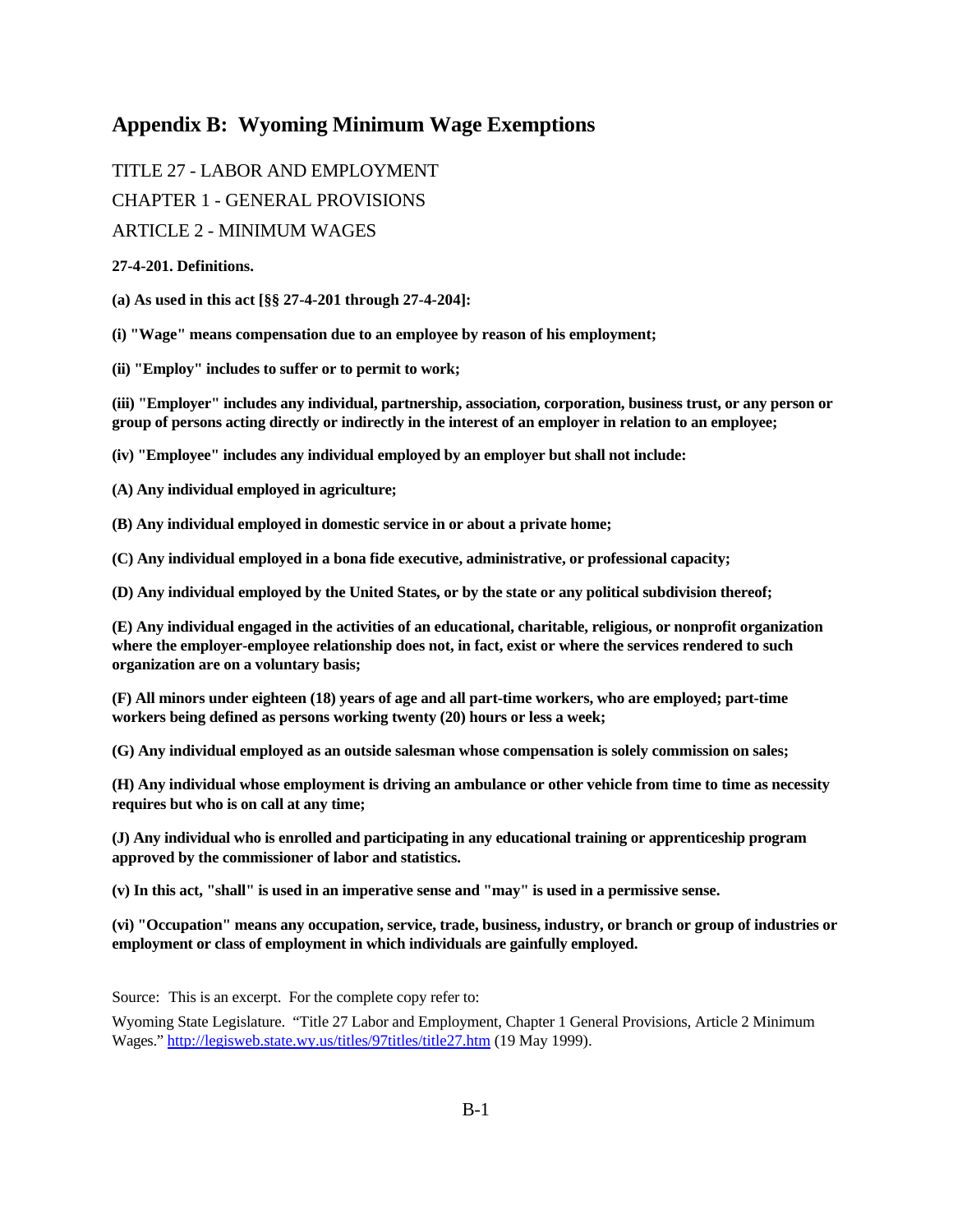| 3 Digit SIC | Industry                                            | Employees | Percent |
|-------------|-----------------------------------------------------|-----------|---------|
| 581         | Eating and Drinking Places                          | 1084      | 20.58%  |
| 701         | <b>Hotels and Motels</b>                            | 210       | 3.99%   |
| 835         | <b>Child Day Care Services</b>                      | 148       | 2.81%   |
| 799         | Misc. Amusement and Recreation Services             | 142       | 2.70%   |
| 594         | Misc Shopping Goods Stores                          | 134       | 2.54%   |
| 864         | Civic, Social and Fraternal Assoc                   | 133       | 2.53%   |
| 738         | <b>Misc Business Services</b>                       | 106       | 2.01%   |
| 541         | <b>Grocery Stores</b>                               | 97        | 1.84%   |
| 554         | <b>Gasoline Service Stations</b>                    | 97        | 1.84%   |
| 832         | Individual and Family Social Services               | 93        | 1.77%   |
| 021         | Livestock, Except Dairy and Poultry                 | 91        | 1.73%   |
| 515         | <b>Farm-Product Raw Materials</b>                   | 85        | 1.61%   |
| 271         | Newspapers: Publishing, or Publishing and Printing  | 81        | 1.54%   |
| 734         | Services to Dwellings and Other Buildings           | 79        | 1.50%   |
| 599         | Retail Stores, Not Elsewhere Classified             | 75        | 1.42%   |
| 651         | <b>Real Estate Operators</b>                        | 74        | 1.41%   |
| 421         | Trucking and Courier Services, Except Air           | 69        | 1.31%   |
| 138         | Oil and Gas Field Services                          | 66        | 1.25%   |
| 783         | <b>Motion Picture Theaters</b>                      | 66        | 1.25%   |
| 833         | Job Training and Vocational Rehabilitation Services | 64        | 1.22%   |
| 801         | Offices and Clinics of Doctors of Medicine          | 59        | 1.12%   |
| 872         | Accounting, Auditing, and Bookkeeping Services      | 53        | 1.01%   |
| 793         | <b>Bowling Centers</b>                              | 49        | 0.93%   |
| 152         | <b>General Building Contractors</b>                 | 47        | 0.89%   |
| 802         | <b>Offices and Clinics of Dentists</b>              | 45        | 0.85%   |
| 723         | <b>Beauty Shops</b>                                 | 44        | 0.84%   |
| 881         | Private Households                                  | 44        | 0.84%   |
| 551         | <b>Motor Vehicle Dealers</b>                        | 42        | 0.80%   |
| 653         | Real Estate Agents and Managers                     | 39        | 0.74%   |
| 729         | <b>Misc Personal Services</b>                       | 39        | 0.74%   |
| 804         | Offices and Clinics of Other Health Practitioners   | 39        | 0.74%   |
| 592         | <b>Liquor Stores</b>                                | 38        | 0.72%   |
| 811         | <b>Legal Services</b>                               | 38        | 0.72%   |
| 511         | Paper and Paper Products                            | 37        | 0.70%   |
| 571         | Home Furniture and Furnishings Stores               | 37        | 0.70%   |
| 641         | Insurance Agents, Brokers and Service               | 35        | 0.66%   |
| 726         | <b>Funeral Service and Crematories</b>              | 34        | 0.65%   |
| 871         | Engineering, Architectural and Surveying Services   | 34        | 0.65%   |
| 514         | <b>Groceries and Related Products</b>               | 33        | 0.63%   |
| 784         | Video Tape Rentals                                  | 33        | 0.63%   |

# **Appendix C: Industries Likely to Have Exemptions to FLSA**

Source: Wyoming Department of Employment, Research & Planning. Wage Records and ES-202databases. (1997).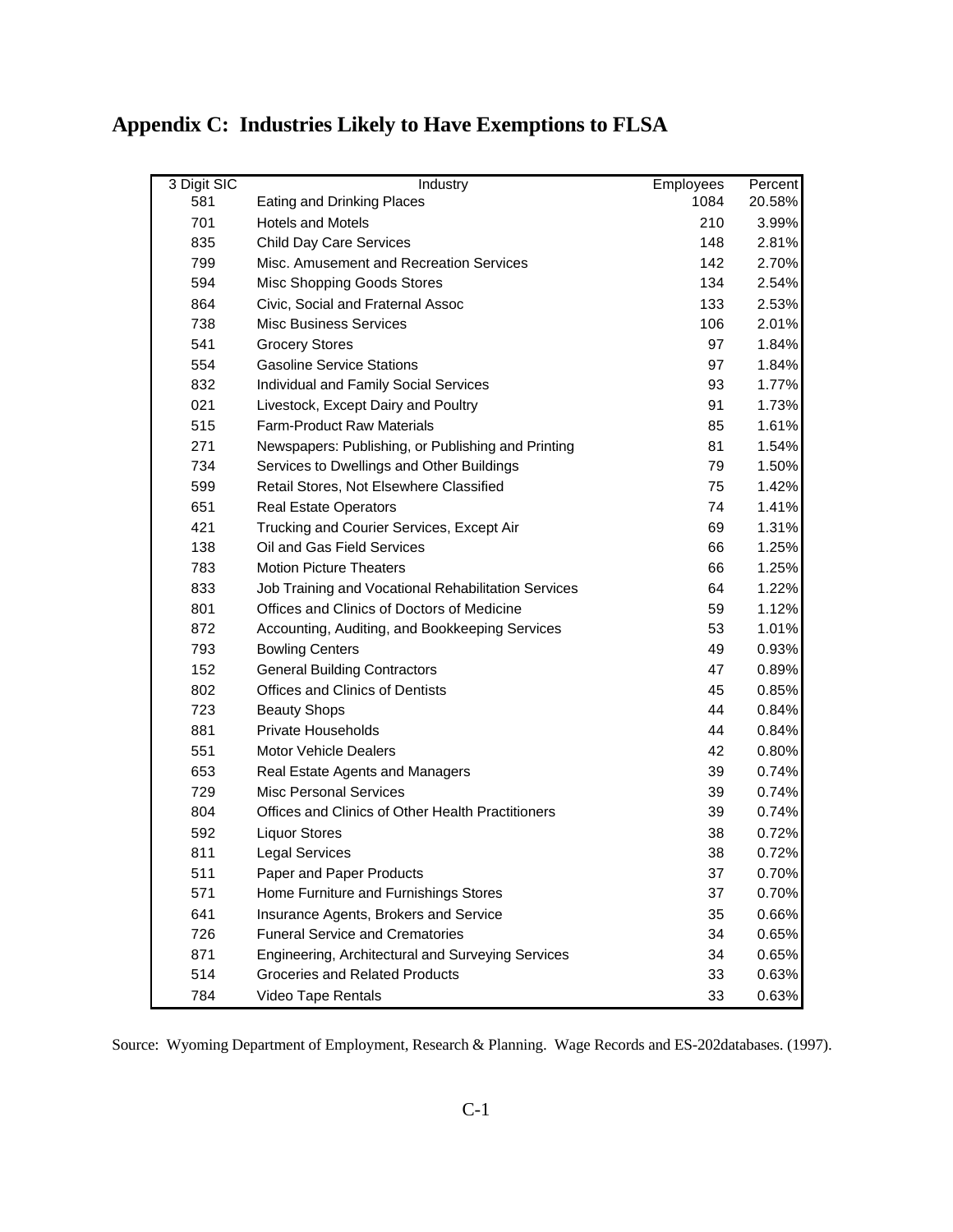# **Appendix D: Occupations with Entry Level Wages Below \$6.00/hour**

| OES Code | Occupational Title                                    | Total      | Mean Hourly Entry Hourly |        |
|----------|-------------------------------------------------------|------------|--------------------------|--------|
|          |                                                       | Employment | Wage                     | Wage   |
| 68021    | Ushers, lobby attendants & ticket takers              | 120        | \$5.41                   | \$5.34 |
| 65041    | Combined food preparation & service workers           | 3760       | \$5.52                   | \$5.35 |
| 65008    | Waiters & waitresses                                  | 5150       | \$5.54                   | \$5.36 |
| 65017    | Counter attendants, coffee shop, lunchroom, cafeteria | 720        | \$5.79                   | \$5.36 |
| 98905    | Vehicle washers & equipment cleaners                  | 460        | \$5.81                   | \$5.37 |
| 65032    | Cooks, fast food                                      | 1160       | \$5.79                   | \$5.38 |
| 53911    | Proofreaders & copy markers                           | 30         | \$6.06                   | \$5.38 |
| 57311    | Messengers                                            | 70         | \$5.72                   | \$5.39 |
| 65014    | Dining room & cafeteria attendants, bartender help    | 980        | \$5.70                   | \$5.40 |
| 97805    | Service station attendants                            | 540        | \$6.04                   | \$5.41 |
| 65002    | Hosts & hostesses, lounge, restaurant & coffee shop   | 600        | \$6.06                   | \$5.42 |
| 98902    | Hand packers & packagers                              | 750        | \$6.20                   | \$5.43 |
| 68038    | Child care workers                                    | 1050       | \$6.05                   | \$5.44 |
| 68023    | Baggage porters & bellhops                            | 60         | \$6.07                   | \$5.45 |
| 68014    | Amusement & recreation attendants                     | 870        | \$6.38                   | \$5.46 |
| 49017    | Counter & rental clerks                               | 870        | \$6.37                   | \$5.46 |
| 65038    | Food preparation workers                              | 2250       | \$6.16                   | \$5.46 |
| 79017    | Animal caretakers                                     | 210        | \$6.61                   | \$5.46 |
| 65099    | All other food service workers                        | 560        | \$6.40                   | \$5.46 |
| 97117    | Driver/sales workers                                  | 1220       | \$9.43                   | \$5.48 |
| 93938    | Meat, poultry & fish cutters & trimmers, hand         | 60         | \$6.63                   | \$5.49 |
| 67002    | Maids & housekeeping cleaners                         | 3250       | \$6.28                   | \$5.50 |
| 49023    | Cashiers                                              | 5110       | \$6.63                   | \$5.51 |
| 27311    | <b>Recreation workers</b>                             | 590        | \$8.24                   | \$5.52 |
| 97114    | Taxi drivers & chauffeurs                             | 160        | \$6.32                   | \$5.52 |
| 49999    | All other sales & related workers                     | 1000       | \$7.34                   | \$5.53 |
| 49011    | Salespersons, retail                                  | 6990       | \$7.24                   | \$5.54 |
| 31521    | Teacher aides, paraprofessional                       | 1820       | \$6.52                   | \$5.55 |
| 34028    | <b>Broadcast technicians</b>                          | 130        | \$7.35                   | \$5.55 |
| 32508    | Emergency medical technicians                         | 370        | \$7.44                   | \$5.56 |
| 92728    | Pressing machine operators, textile & garment         | 50         | \$6.57                   | \$5.56 |
| 34017    | Announcers, radio/television                          | 110        | \$7.39                   | \$5.56 |
| 53808    | Hotel desk clerks                                     | 700        | \$6.51                   | \$5.57 |
| 89517    | Pressers, delicate fabrics                            | 10         | \$6.62                   | \$5.58 |
| 85947    | Coin & vending machine servicers & repairers          | 50         | \$8.61                   | \$5.58 |
| 79033    | Pruners                                               | 20         | \$9.16                   | \$5.58 |
| 69999    | All other service workers                             | 870        | \$8.47                   | \$5.58 |
| 55321    | File clerks                                           | 240        | \$6.97                   | \$5.59 |
| 49021    | Stock clerks, sales floor                             | 2050       | \$6.92                   | \$5.60 |
| 65005    | <b>Bartenders</b>                                     | 1380       | \$6.67                   | \$5.62 |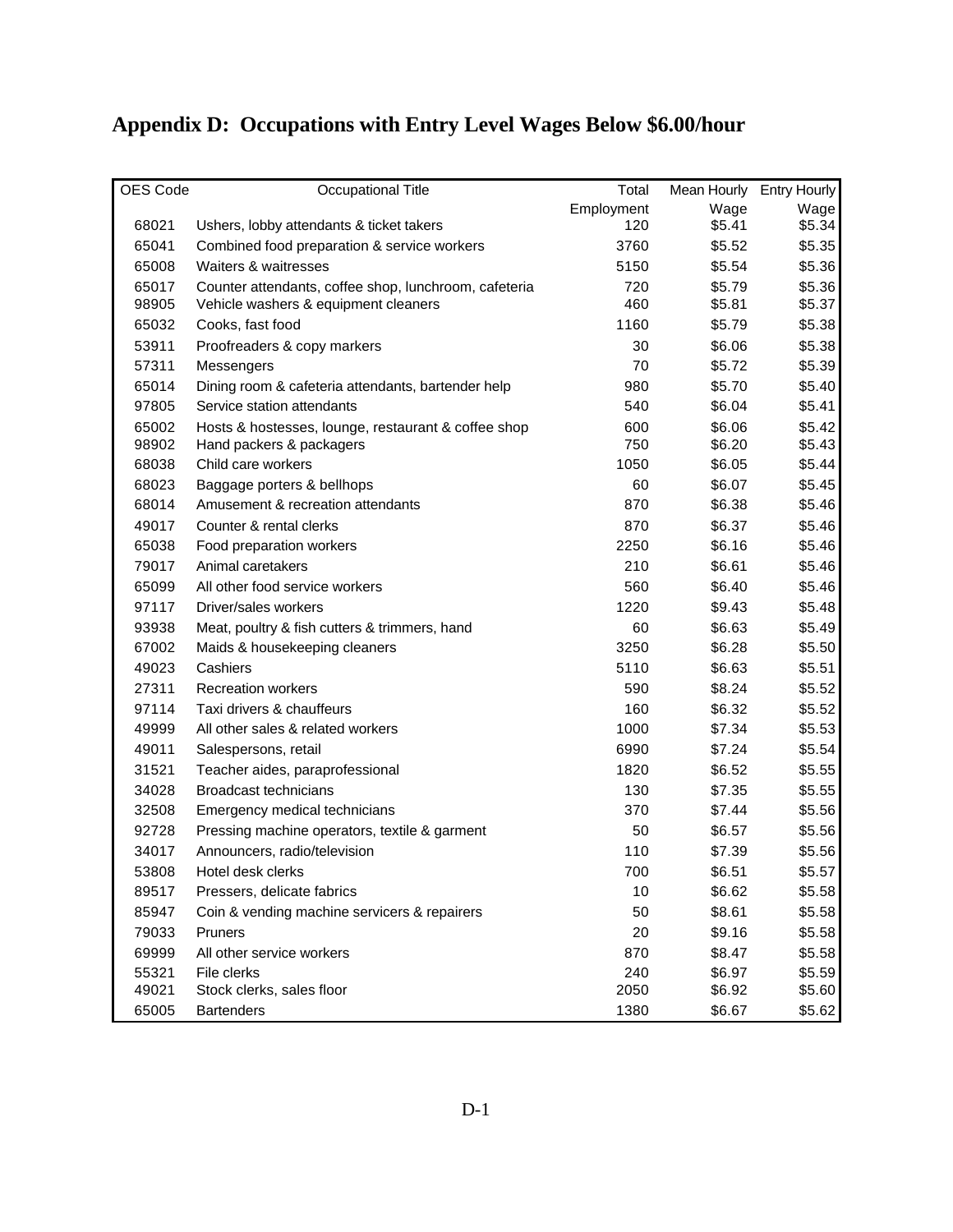| 63099 | All other protective service workers                               | 430  | \$8.03  | \$5.62 |
|-------|--------------------------------------------------------------------|------|---------|--------|
| 58017 | Weighers, measurers, checkers & samplers,                          | 40   | \$8.59  | \$5.63 |
|       | recordkeeping                                                      |      |         |        |
| 92908 | Photographic processing machine operators                          | 90   | \$7.32  | \$5.63 |
| 68035 | Personal and home care aides                                       | 160  | \$6.58  | \$5.63 |
| 92541 | Typesetting & composing machine operators                          | 10   | \$8.60  | \$5.63 |
| 92546 | Bindery machine operators                                          | 60   | \$7.91  | \$5.64 |
| 67005 | Janitors & cleaners                                                | 4050 | \$7.52  | \$5.67 |
| 92726 | Laundry & dry-cleaning operators, except pressing                  | 390  | \$6.90  | \$5.68 |
| 79011 | Graders & sorters, agricultural products                           | 30   | \$7.13  | \$5.68 |
| 15011 | Property/real estate managers                                      | 260  | \$12.81 | \$5.69 |
| 92717 | Sewing machine operators, garment                                  | 50   | \$7.28  | \$5.70 |
| 65035 | Cooks, short order                                                 | 610  | \$6.77  | \$5.72 |
| 85708 | Electronic home entertainment equipment repairers                  | 40   | \$13.51 | \$5.72 |
| 27502 | Clergy                                                             | 20   | \$16.77 | \$5.74 |
| 65021 | Bakers, bread & pastry                                             | 400  | \$7.10  | \$5.74 |
| 92974 | Packaging & filling machine operators                              | 180  | \$7.72  | \$5.75 |
| 68017 | Guides                                                             | 140  | \$7.92  | \$5.76 |
| 53905 | Teachers' aides & assistants, clerical                             | 1040 | \$6.90  | \$5.80 |
| 65026 | Cooks, restaurant                                                  | 1500 | \$7.43  | \$5.82 |
| 97105 | Truck drivers-light, include delivery/route workers                | 2440 | \$9.50  | \$5.82 |
| 98799 | All other freight, stock, and material movers, hand                | 470  | \$8.36  | \$5.83 |
| 34038 | Designers, except interior                                         | 190  | \$8.92  | \$5.84 |
| 89702 | Hand compositors & typesetters                                     | 60   | \$8.01  | \$5.84 |
| 58099 | All other material recording, scheduling & distributing<br>workers | 70   | \$13.76 | \$5.85 |
| 65028 | Cooks, institution or cafeteria                                    | 1230 | \$6.98  | \$5.85 |
| 97111 | Bus drivers, school                                                | 980  | \$8.41  | \$5.85 |
| 57302 | Mail clerks, except machine operators                              | 180  | \$8.06  | \$5.86 |
| 63044 | Crossing guards                                                    | 80   | \$8.25  | \$5.88 |
| 31321 | Instructors & coaches, sports & physical training                  | 520  | \$11.15 | \$5.93 |
| 79036 | Sprayers/applicators                                               | 20   | \$8.12  | \$5.94 |
| 55347 | General office clerks                                              | 3800 | \$8.24  | \$5.99 |
| 31303 | Teachers, preschool                                                | 370  | \$10.25 | \$5.99 |
| 32951 | Veterinary technicians & technologists                             | 110  | \$7.57  | \$5.99 |

Source: Wyoming Department of Employment, Research & Planning. "Table 1: Wyoming Statewide Wages." From Wyoming Wage Survey. II, (1999): 5-16.

Mean Wage - A measure of central tendency. The sum of the values of all observations divided by the number of observations. It is also called the arithmetic average. If some values are far removed from the others (outlying), they can substantially influence the mean.

Entry Level Wage - Mean of the bottom 25 percent of wages reported (first quartile)